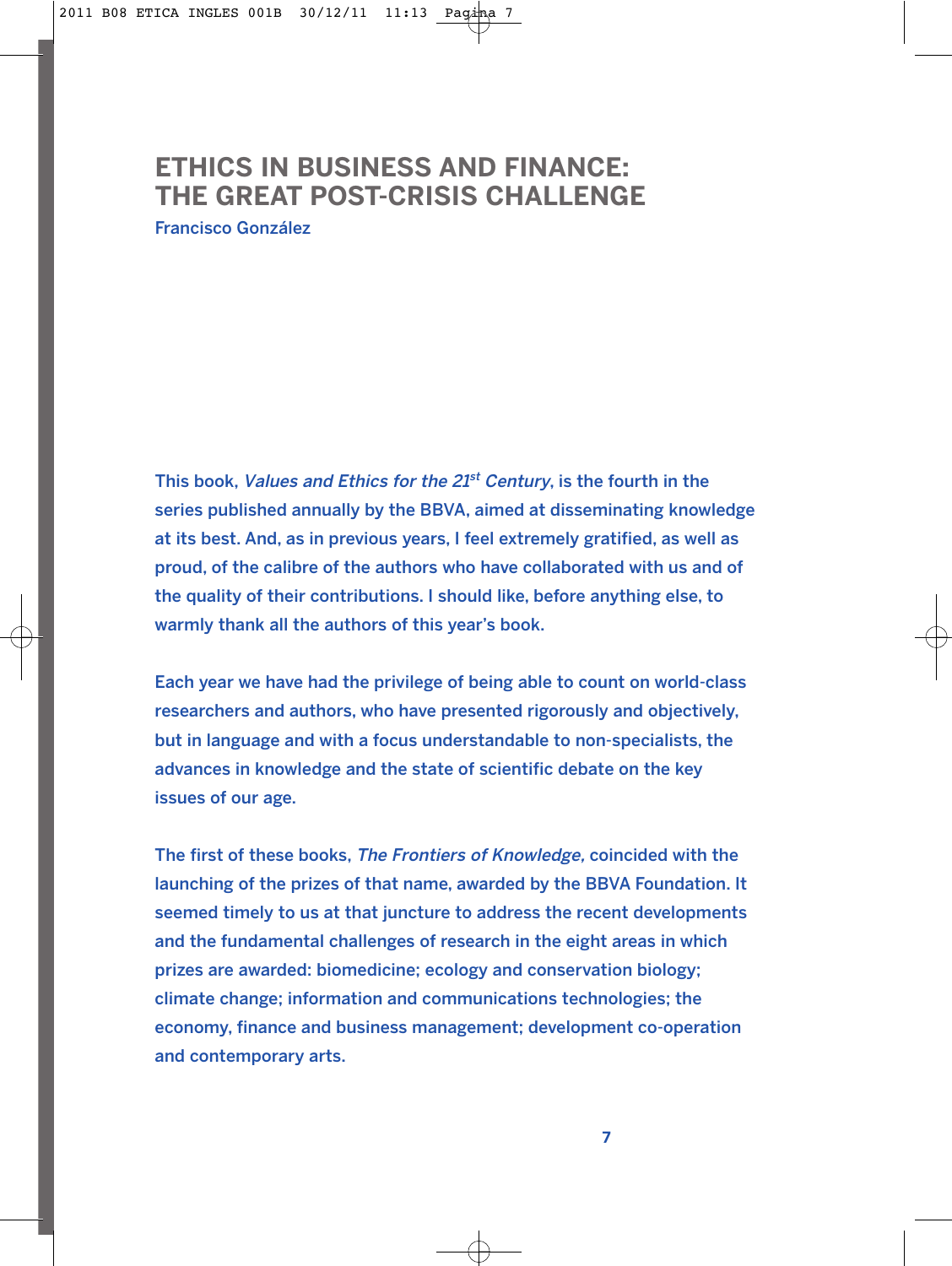The main theme of the second book was globalization; through it we sought to present a view of the many facets of this complex and controversial phenomenon which is influencing every dimension (economic, political, social, cultural, religious), as well as the lifestyle, of the people of the  $21^{st}$  century in the entire world.

The third book was about innovation, as the chief factor capable of promoting economic growth and improvement in people's standards of living in the long term, by applying the almost infinite possibilities of the scientific and technological revolution to meeting the major challenges facing the human species: inequality, poverty, education, health, climate change and environmental degradation.

In parallel with these initiatives, and encouraged by the success of this series of books, this year we have embarked upon a new and exciting project: OpenMind (http://www.bbvaopenmind.com), a website aimed at disseminating and sharing knowledge. The purpose of Openmind is to provide a community base for sharing and discussing knowledge, ideas and opinions on the most vital issues of our times.

OpenMind incorporates all the books we have published until now and will also contain those to be published in future; they can be read, downloaded, commented upon and evaluated by a much wider public than that which may have access to books. But, above all, it is a space for authors, together with other specialists and any interested reader, to interact in an open and multi-disciplinary framework, in which general topics can be addressed from different points of view—a framework, in short, suitable for debate and the generation of new ideas and new ways of spreading knowledge. We hope that OpenMind will become a valuable instrument to help us, together with our publishing projects, to fulfill our vision: "BBVA, working for a better future for people."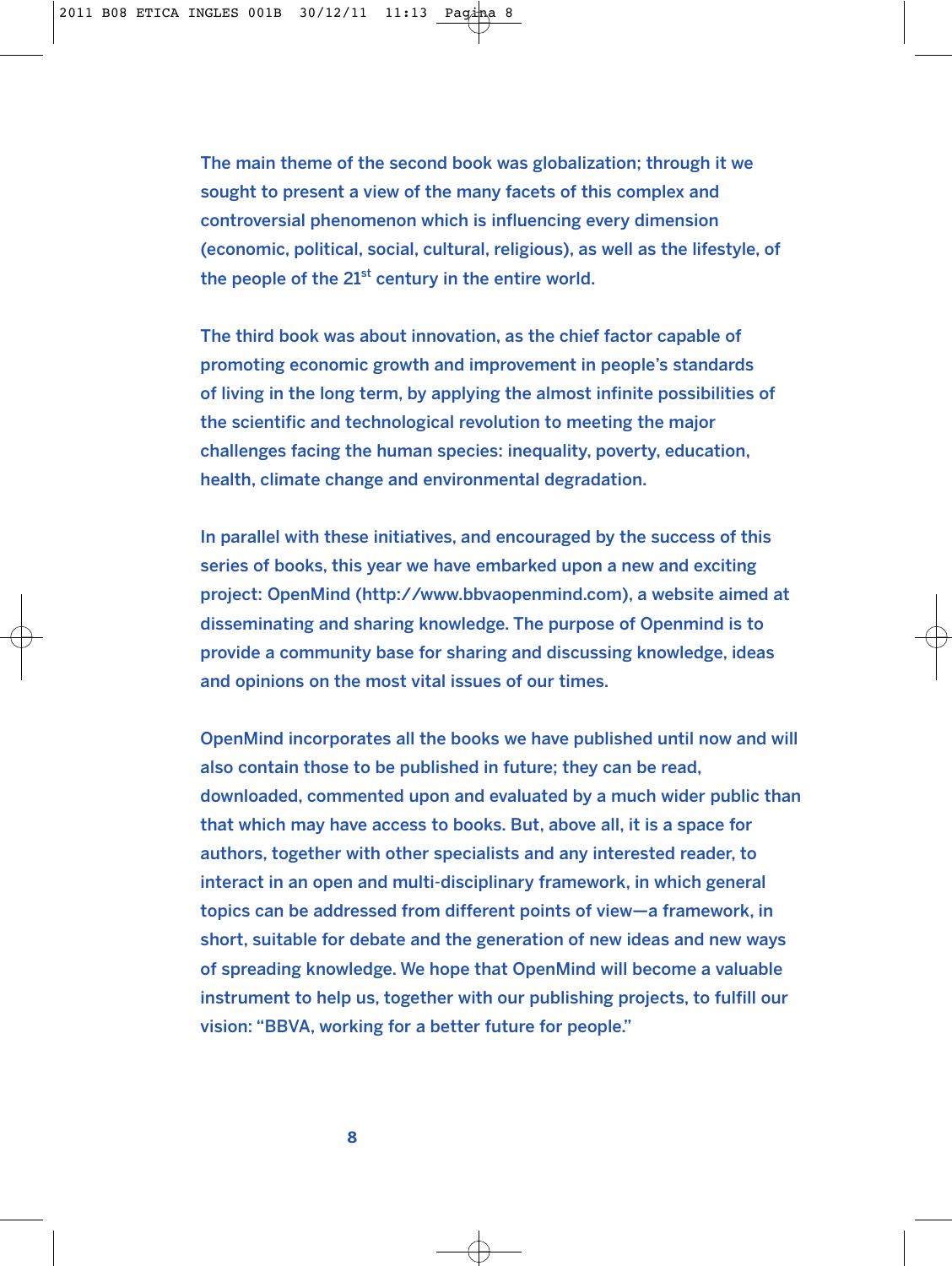## ETHICS AND THE MAJOR GLOBAL CHALLENGES

For this fourth book we have chosen ethics and values as the main topic. That is because we need shared values and ethics, they are vital for the proper functioning of the economic, political and social network and, therefore, for the well-being and development of the potential of every world citizen. It has always been like that in every society, but today it is more than ever necessary that ethical values be reviewed and reaffirmed.

The world we live in is changing at an accelerated pace, driven by technological development and globalization. The speed, depth and scale of the changes to which today's people are subject continually cast doubt on many things that we believed or knew until now (or believed that we knew).

**We need shared values and ethics, they are vital for the proper functioning of the economic, political and social network and, therefore, for the well-being and development of the potential of every world citizen**

This process generates uncertainty, imbalances and conflicts both socially (by confronting sectors which adopt different attitudes and views regarding change) and personally. And this worry has been exacerbated by the economic and financial crisis which, among other global problems, has revealed ethical deficiencies in the actions of many institutions, and has again placed values at the forefront of people's demands, as a guide for dealing with uncertainty and as a factor of stability in facing up to the crises and conflicts.

Our intention with regard to this book is to discuss how we can understand and avail ourselves of universal ethical principles in order to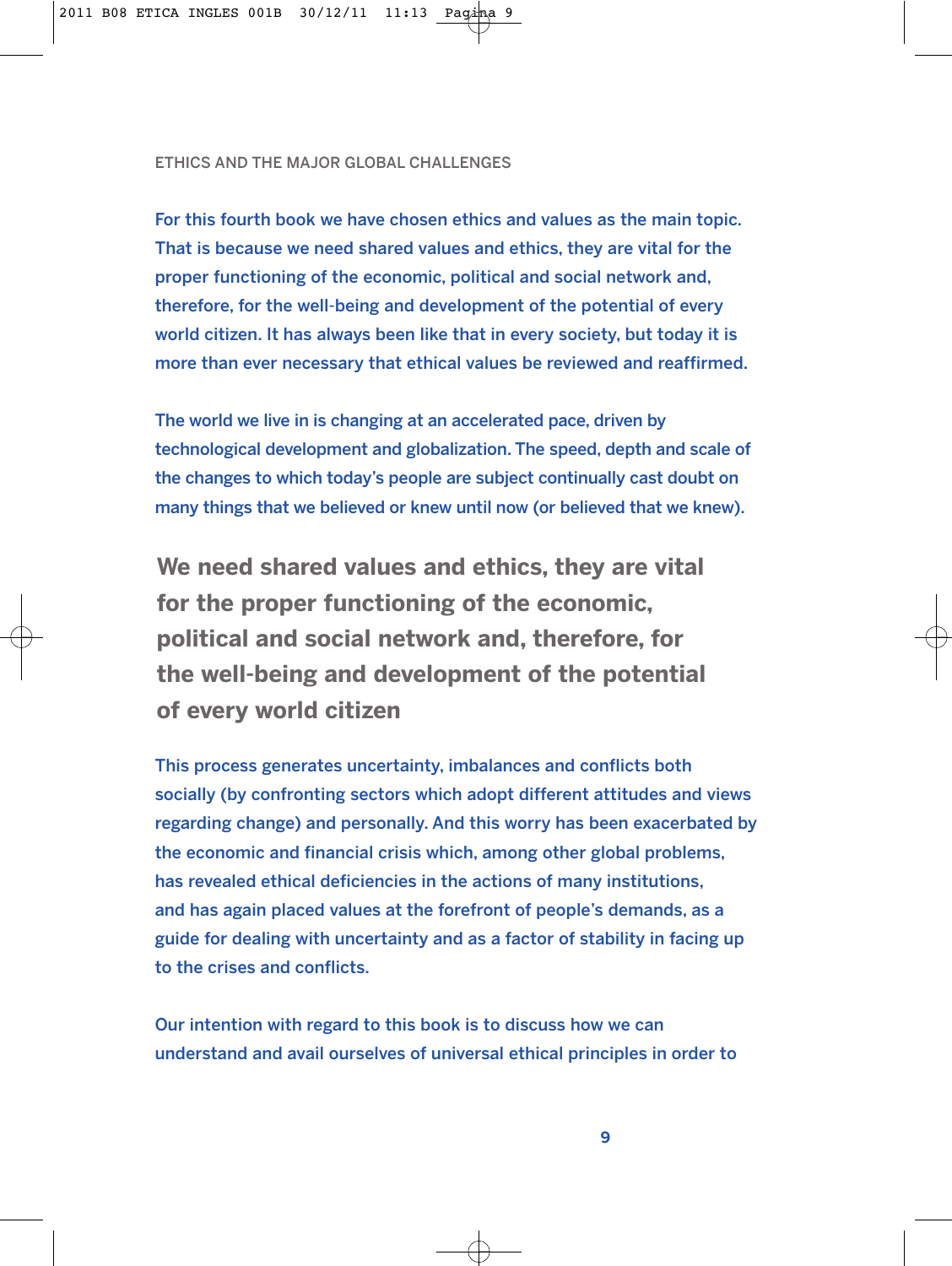meet the great challenges that the  $21<sup>st</sup>$  century has placed before us. It is, of course, a very complex and demanding task, and it is quite possible that the reader can get lost among the intricacies of abstract and specialized discourse.

But, one of the book's basic contributions lies precisely in how this problem is tackled. The authors have made a great effort, without diminishing the rigor, to offer clear views of the major ethical challenges in their respective areas, and even tangible and comprehensible proposals for dealing with some of the immense ethical issues of our time. Of course, their views and their solutions can legitimately be debated. However, it is not a matter here of settling questions with definitive and dogmatic replies. Rather, on the contrary, it is one of putting forth points of view, arguments and proposals that stimulate individual thinking and collective debate.

The book is divided into five parts: ethics in a global world; ethics in science and technology; ethics, development, poverty and the environment; ethics in business; and, finally, ethics in finance. None of these areas is more important than the others. In fact, and this is probably not surprising, there are many interconnections between them.

We decided that the book should start with a survey of some of the major "global" ethical questions of our time, because globalization in all its many forms (economic, social, political and cultural…) is undoubtedly contributing in a decisive manner to shaping the world in which we live today.

Globalization confronts us with a multiplicity of new phenomena, for the management of which we shall have to provide an ethical response. Formulating a coherent response is particularly difficult because, although the world is increasingly global, it is certainly not more uniform.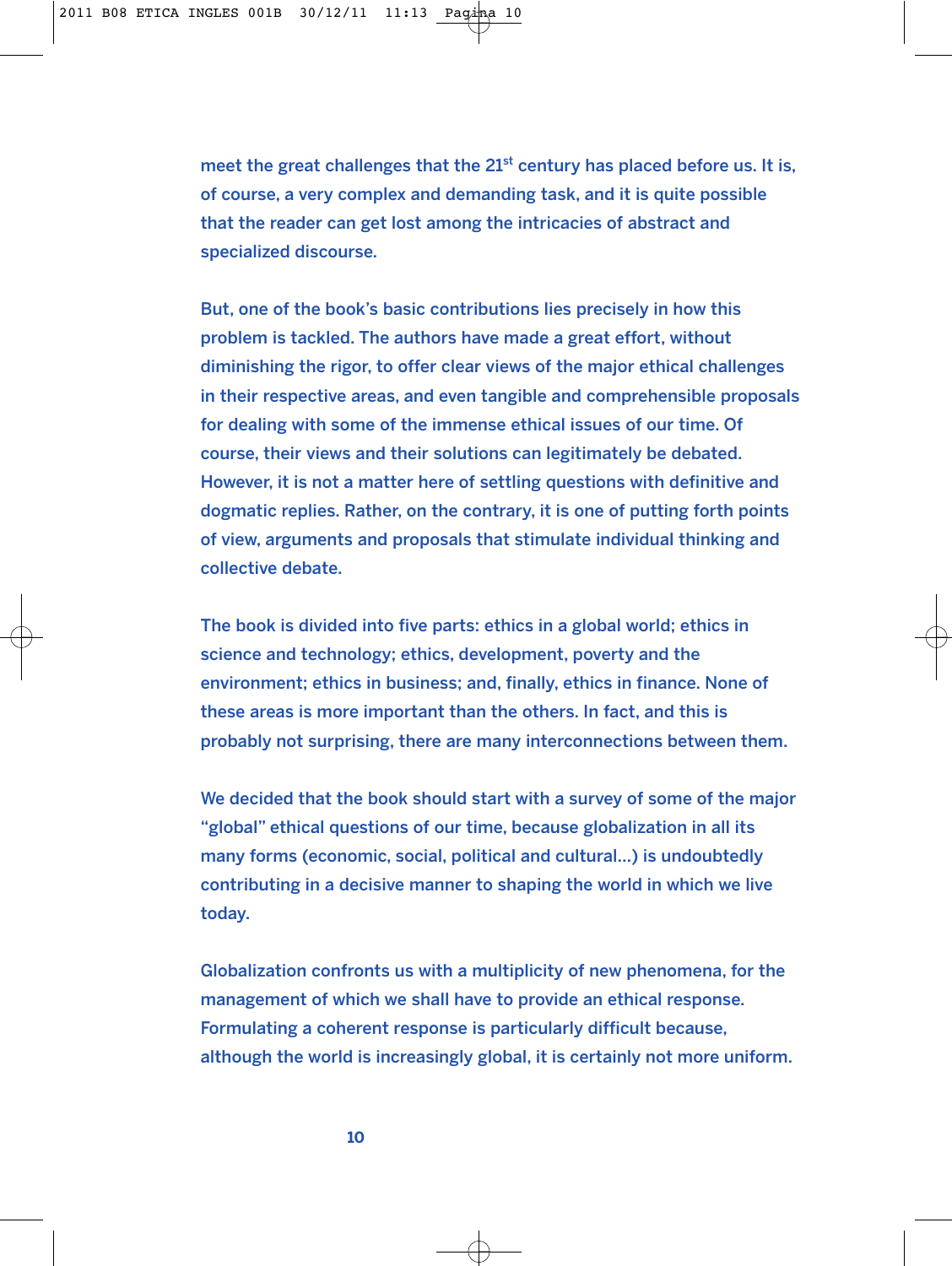People and social and national groups are faced with this phenomenon from the perspective of mental schemas and views of the world that are very different, forming part of very different cultures.

Nevertheless, the answers to these questions raised by globalization will be fundamental for global stability and prosperity in the future.

Hans Küng starts this section with a global ethical scheme for the guidance of economic activity in the form of a "Manifesto for a Global Economic Ethic." It is not a conceptual document or a vague declaration of good intentions, but rather a collection of tenets based on moral values shared by all cultures and sanctioned by practice over the course of the centuries. It constitutes a valuable document for essential reflection by all readers on the principles that would enable globalization to lead to sustained and sustainable growth and improvement of the well-being of the people of the world.

In any event, the drawing up and effective application of commonly-accepted ethical criteria to manage this global world require an improvement in global governance and the institutions that administer it. Mervyn Frost, in his article "Ethics and Global Governance," proposes a scheme for evaluating the more-or-less ethical nature of these mechanisms and institutions, based on reciprocal acknowledgement of the norms, duties, rights and freedoms of the participants in all areas of global governance.

Globalization broadens and makes much more frequent the contacts between people with very different views of the world. A large number of these differences is associated with religious beliefs and practices. This is the issue addressed by Charles Taylor in his article; in it he proposes channels for managing social multiculturalism that favors the integration (not the assimilation) of different cultural groups through the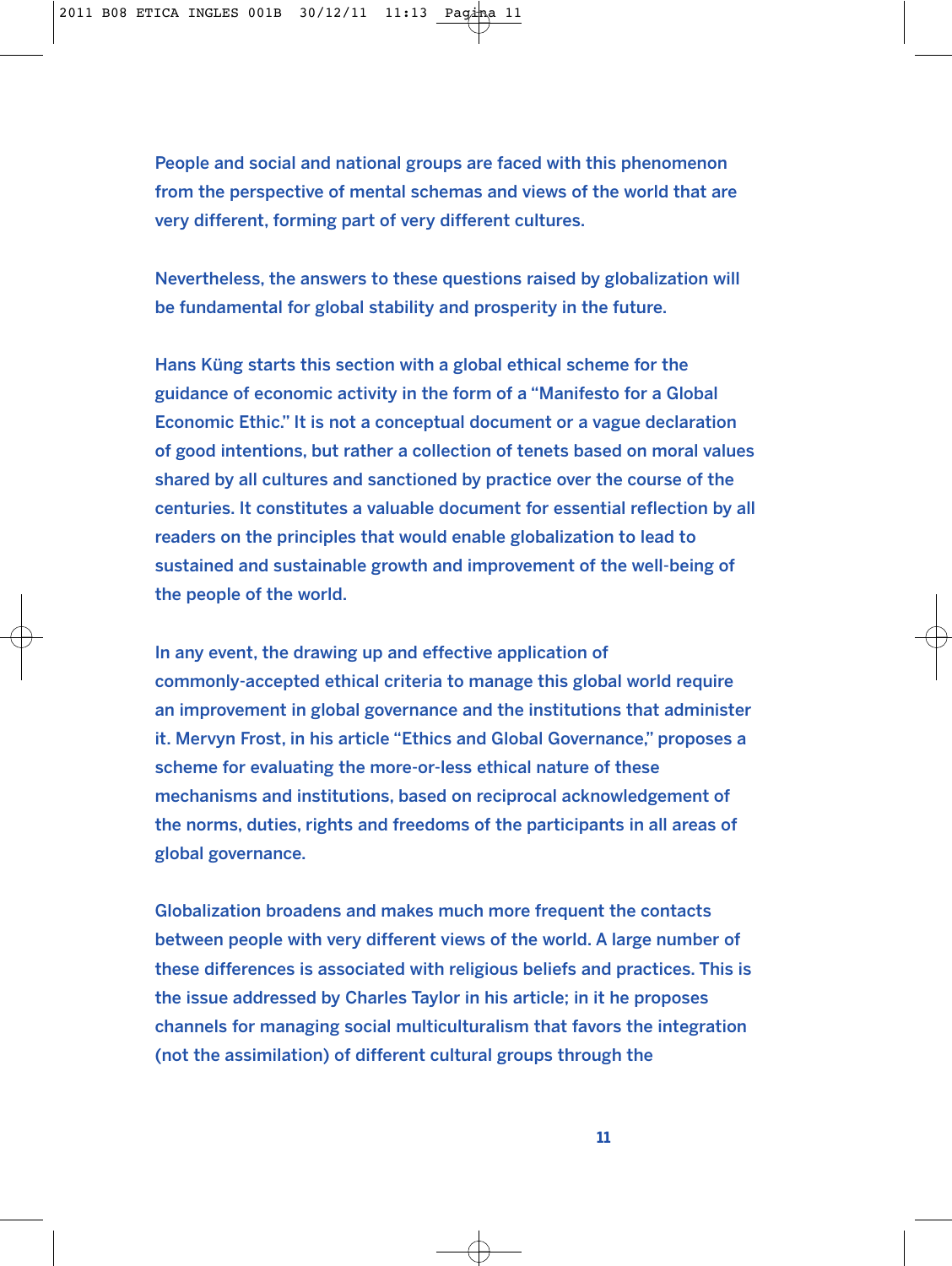establishment of "secularizing" policies and attitudes. By "secularization" he means not the "control" of religion, but rather the handling of the diversity of religious or philosophical convictions (and also non-religious or anti-religious convictions) fairly and democratically.

One of the most notable features of globalization is the enormous increase in migratory flows. The International Organization for Migration estimates that there are 200 million emigrants and/or immigrants in the world, mainly people from the developing countries seeking a better future in the richer countries. Joseph Carens examines different ethical matters linked to immigration in his article. These are access to citizenship, problems of inclusion/exclusion, admission criteria, irregular immigrants, refugees, family reunification, etc. to which he gives answers reflecting a commitment to democratic values.

Scientific and technological progress is probably the phenomenon that is most decisively shaping our age. We all perceive how the limits of what is possible are being extended in science, industry and people's lives to a degree that only a short while ago was unthinkable. But together with the enormous opportunities of this scientific and technological revolution that we are experiencing, a large number of new and difficult ethical questions is emerging. And in this situation the attitude expressed in Elvin Stakman's famous maxim: "Science cannot wait until ethics catches up with it, and nobody should expect scientists to think of everything for everybody." is not valid. We need a more constructive approach, along the lines of that of Heinz Pagels: "Science cannot resolve moral conflicts but it can help to better formulate the debates on conflicts."

The second part of our book provides an overall view of these problems. It starts with the article by Carl Mitcham which sets out the role of "responsibility" (a notion rarely mentioned in ethical discourse) in the exercise of scientific research, as well as in the development of its

**12**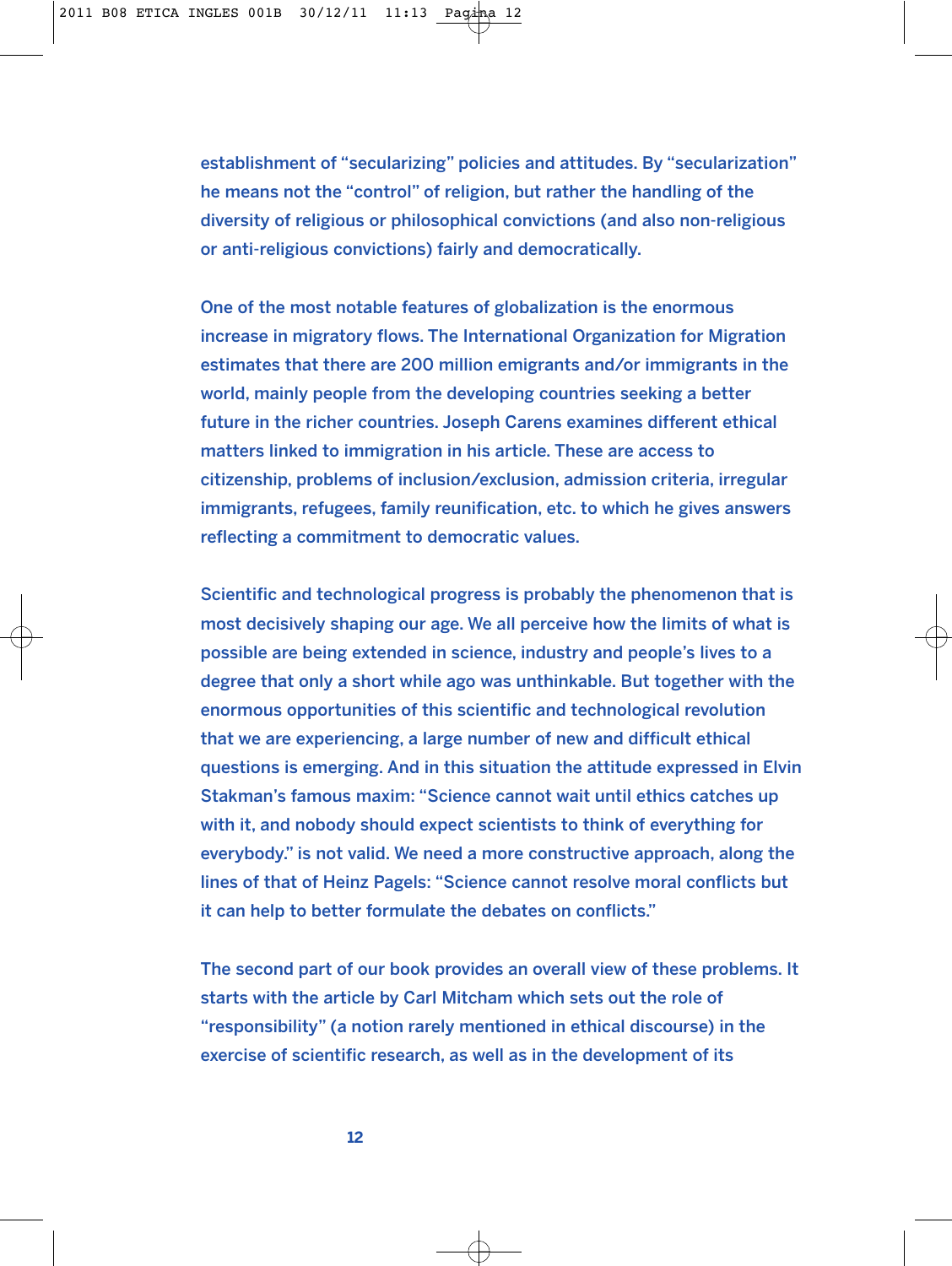multiple applications. The growing capacity of science and technology to affect people's lives (for better or for worse) must go hand in hand with responsibility, which is also growing.

The following chapters discuss these ethical issues applied to the most characteristic scientific and technological developments of our time. Andy Miah analyses human improvement. Matters such as scientific and technological applications for changing specific "natural" physical characteristics, as opposed to those employed strictly for health needs or the entering of humankind into a "transhuman" era in which biology can be manipulated at will, provoke very thorny ethical questions that are far from being resolved. For that, it would first of all be necessary to lay down some general principles as a guide for conduct related to human enhancement and these principles would have to be subscribed to on a global scale.

For her part, based on her experience in the first case of in vitro human fertilization, Mary Warnock addresses the ethical issues raised by embryology, which are the object of lively debate on matters as crucial as cloning, research on stem cells and assisted reproduction.

Internet is surely the most omnipresent and characteristic technology of our time. Its genuinely global, open nature, free of regulations, controls and transnational powers gives special complexity to the ethical problems that it poses. Robert Schultz proposes the principles necessary for addressing these problems, both for the individual and in the social and global spheres.

The third section of the book is devoted to the ethical issues related to some of the greatest problems that must be confronted by humanity as a whole: economic development, poverty and environmental degradation. Moreover, these are problems on which the impact of technology and globalization are highly controversial.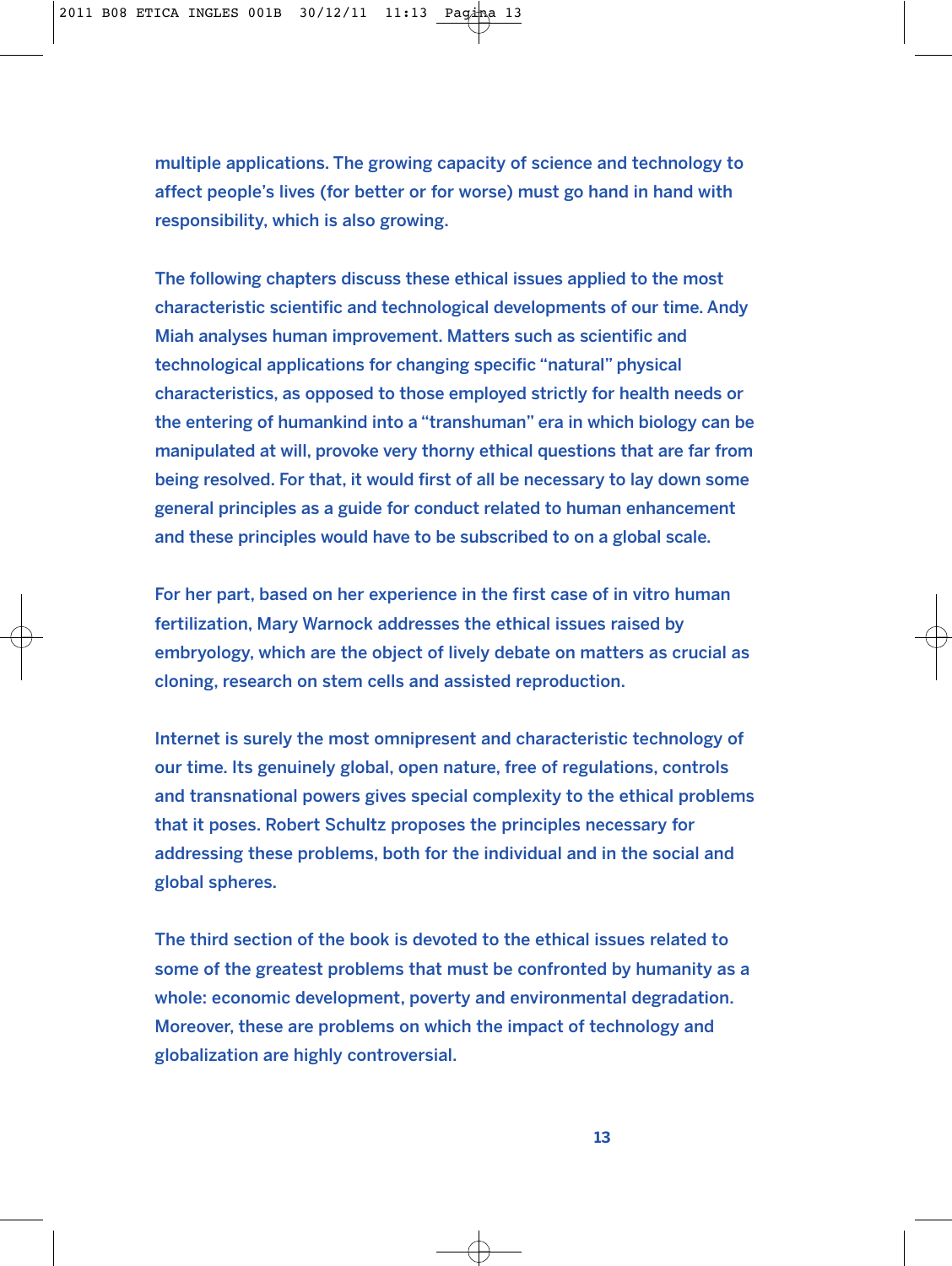Technological progress and globalization are fostering global growth at rates that were probably never previously known in history. But, at the same time, it is seen how this growth involves growing pressure on the global ecosystem, which can be seen in phenomena such as climate change, deforestation, the loss of biodiversity and the deterioration of water quality, which endanger the sustainability of the planet. At the same time, the prosperity is shared unequally: whereas some emerging areas are able to maintain persistently high rates of economic growth, others—such as Sub-Saharan Africa—are on the fringes of development, with living standards increasingly far below those of developed regions. Greater inequality in wealth distribution is even taking place within the nations themselves.

Scientific and technological progress undoubtedly improves our ability to deal with all these problems and, together with the opening-up of markets and the enhanced competition and efficiency that accompany globalization, constitutes a tremendous opportunity to sustainably raise the levels of prosperity and well-being of world populations as a whole, while at the same time preserving the environment.

However, this requires a cultural adaptation that is passed on to the institutional and regulatory structures. And this cultural change will only be effective—that is, will only contribute to progress and general well-being—if it is constituted based on firm ethical values that are accepted globally.

Within this framework, the following articles are about the ethical foundations on which we must build solutions for the great problems of our times.

Peter Singer, who in our 2009 book presented a brilliant survey of the ethical problems of globalization (Singer, 2009), in this book focuses on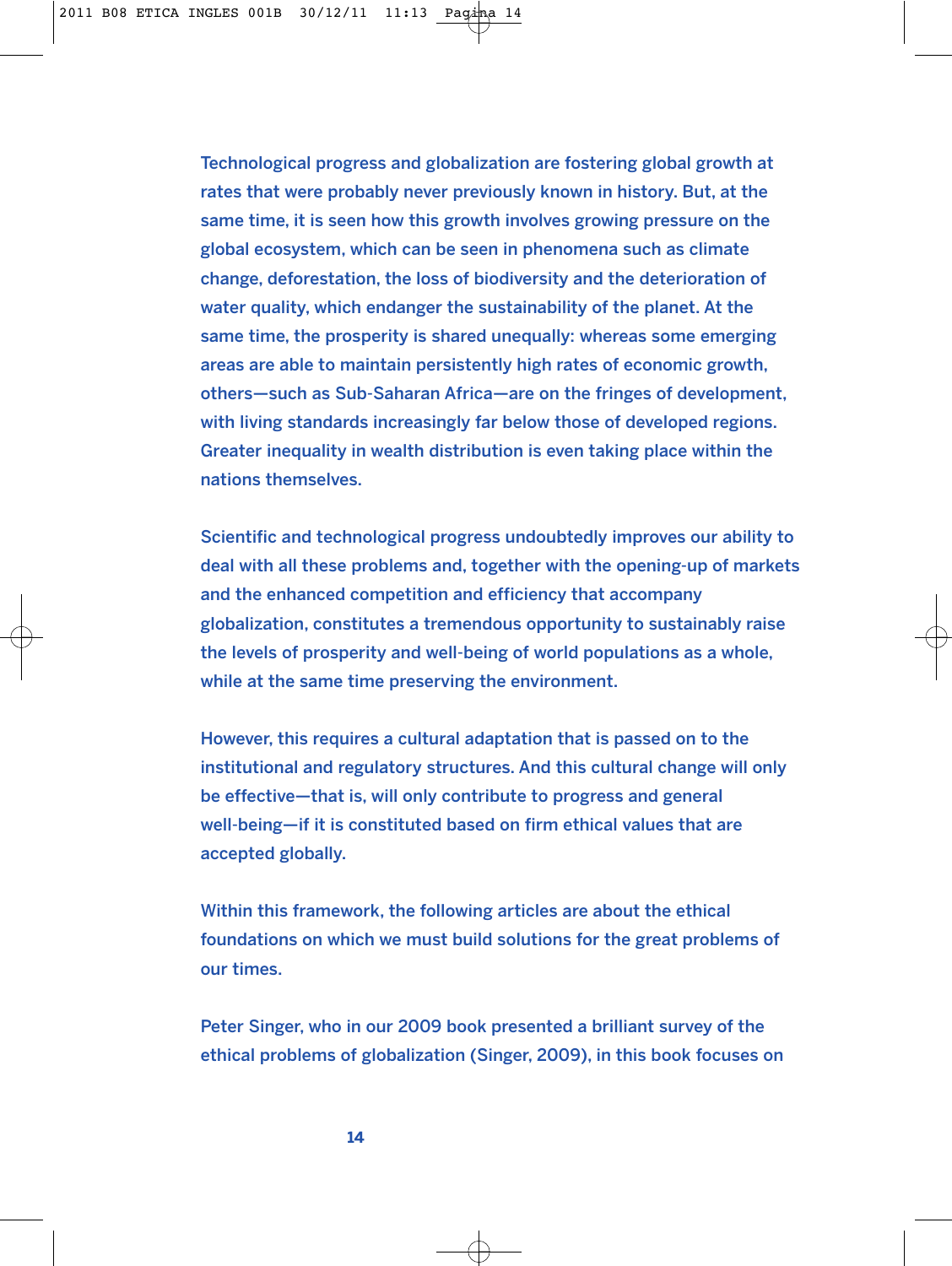ethical issues concerning the reduction of extreme poverty. He examines the reasons why developed countries and their people should contribute more for this purpose and argues that the elimination of poverty is a common benefit in which ethical requirements and the interests of the people of the developed countries converge.

For his part, Bernardo Kliksberg sets out the broad outlines of his proposals for an ethical agenda for the economy, which guides the action of governments and companies and promotes voluntary work by the people. He also describes some experiences along these lines in Latin America.

The article by Kristin Shrader-Frechette addresses ethical issues relative to the environment and criticizes some maximalist concepts that are very widespread among its defenders. She proposes three key principles for formulating the environmental ethics of our times, based on "traditional" ethical rules and the making of human rights and public health compatible with the protection of the environment.

The imbalance between the degree of current technological progress (with the possibilities that it offers in the area of the economy) and the cultural and institutional framework in which we move—developed within the framework of a generation of older technologies and industries—is a fundamental factor underlying the present deep economic and financial crisis, as shown by Francisco Louça in his magnificent article in the previous book in this series (Louça, 2010).

This imbalance has been clearly reflected in the regulations and control mechanisms of the economic system, but also in the main principles commonly applied in decision-making in companies. As a result, ethics, values and principles in business have justifiably become a crucial aspect in the broad and lively debate on the crisis.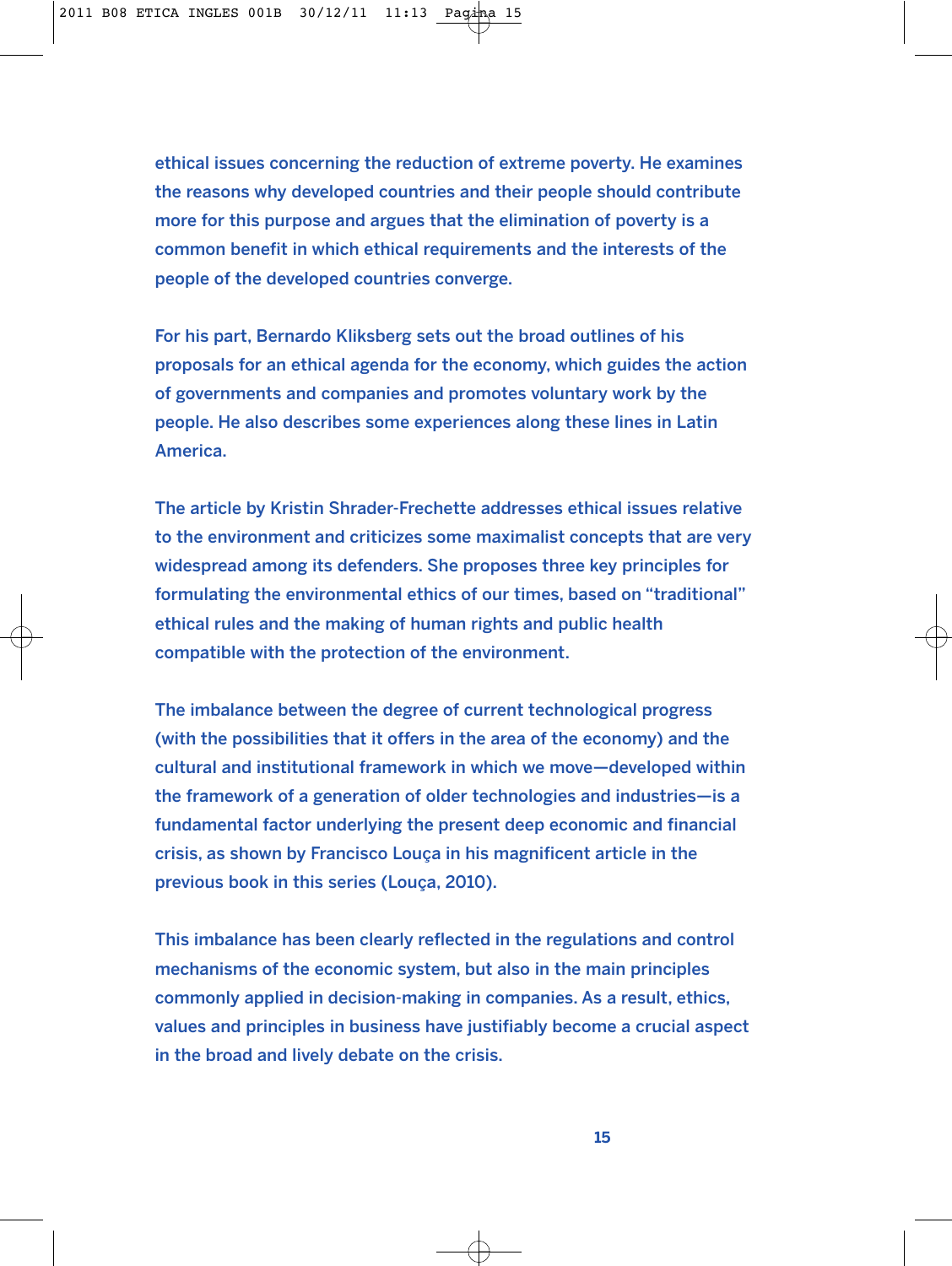Richard De George opens the fourth section of this book with a historic review of the concept of ethics in business, arriving at the conclusion that companies' views of ethics are substantially different according to different times and geographical areas, reflecting the particularities of each socio-economic situation. And although in many countries conceptualization has attained a high degree of maturity, the development of global ethics in business is still at an embryonic stage.

Edward Freeman maintains that we need a new approach relative to how companies really function. The concepts of stakeholders and reputation are fundamental to this new approach, which is starting to emerge as a result of the crisis. The interests of clients, employees, suppliers, financiers and consumers to a large extent merge together. All these interest groups and a firm's reputation are an integral part of the business model; therefore executives must take on their role as reputation managers, responsible for creating the greatest possible value for the stakeholders.

Based on his research on international comparison, Geert Hofstede shows that whereas national cultures differ substantially with regard to values, corporate cultures show their main differences in their practices. Consequently, the companies' cultures can be created and modified more easily. Establishing, adapting and monitoring correct practices throughout an organization in order to ensure unity and proper functioning are part of management's key tasks.

Corporate governance in recent years, and most especially following the crisis, has been the object of renewed attention and the centre of lively debate. Thomas Clarke advocates an approach for corporate governance in which decision-making becomes a moral exercise that must go further than internal control of the company and abidance by the regulations, in order to cover the company's environmental and social impact.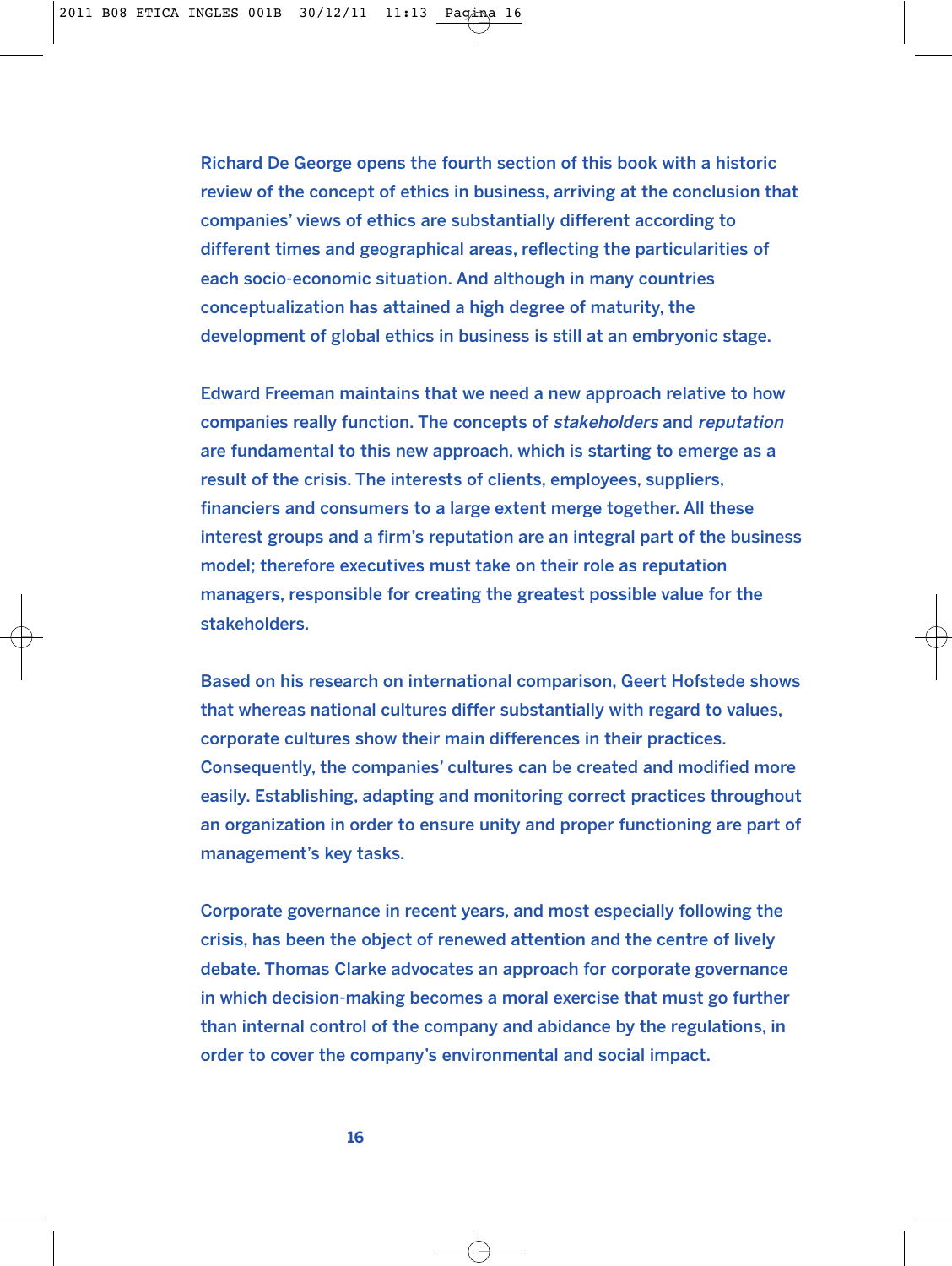For her part, Mollie Painter-Morland discusses gender issues, leadership and organization. In her article she shows how discriminatory practices are "hidden" in a company's daily practices; in order to combat them she advocates new models of leadership that enable women as well as men to explore and avail themselves of all their potential.

**The crisis can be the point of inflection for setting up a more efficient and productive economic system, which is more stable, more just and more aligned with the legitimate interests of the world as a whole**

The finance industry is at the centre of the crisis that we are experiencing: the origin of the crisis is financial, and certain ethically objectionable conduct in some institutions clearly contributed to its unleashing. Therefore, we devote a special section in this book to ethics in finance. In it, particular attention is given to risk management—one of banking's very specific functions, which has been shown to be determinant in the crisis.

In his article, John Boatright discusses the differential role of risk management in the current crisis, linked to the complexity of the mathematical models and tools that have been developed in recent decades to assess portfolio risk. These tend to reduce the transparency and accountability of decisions taken within the framework of the specific interests of each company and its shareholders, but they can also deeply affect much larger groups of people or even society as a whole. The great ethical challenge of the crisis is how to use risk management in a socially-responsible way.

In the second article on this subject, Peter Koslowski argues that one of the reasons for the failure of risk management is the lack of understanding of the values associated with the taking and avoidance of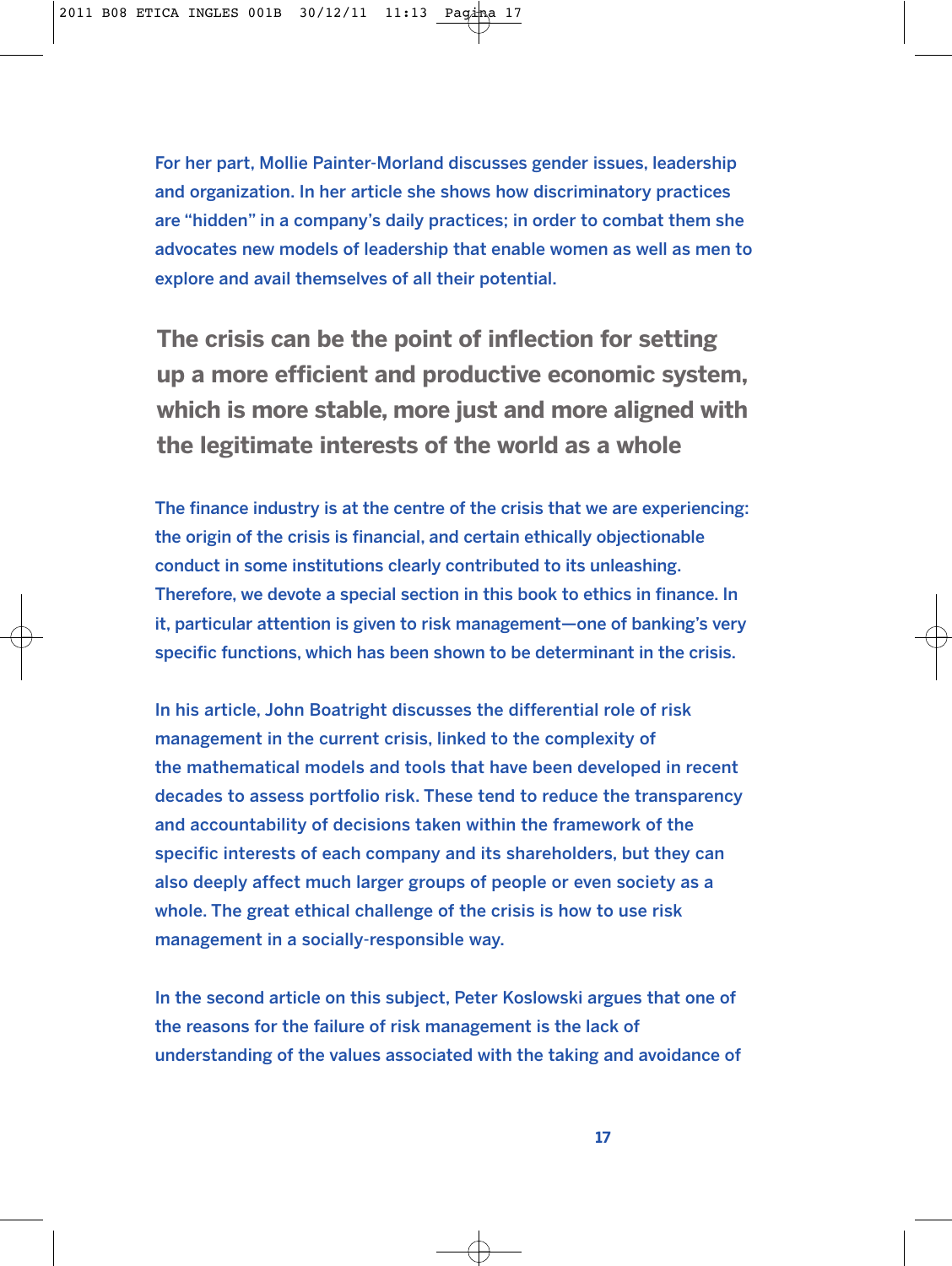risks. Complete deregulation has not worked. But the overcoming of the crisis must not lead to excessive state regulation and control. The ethical commitment of managers, expressed in self-regulation, should play a crucial role in the future of the industry.

Finally, to end this section and the book, Reinhard Schmidt describes the development of microfinance. He concludes that the microfinance institutions, being obliged to maintain their commercial and financial skills, have had to focus on the needs of the lower-middle classes in developing countries (who are poor in comparison with European standards, but not with local standards). This is a function that is socially and economically vital for the development of these countries but, in turn, requires the experts and social entrepreneurs to find new ways to attend to the needs of people in a state of extreme poverty.

## COMPANIES FOR A MORE ETHICAL WORLD

There are now more than 70,000 multinational companies in the world, which generate 25% of world production. Over the past two decades, the "foreign" investment of these companies, i.e., that which they make outside their countries of origin, has greatly surpassed all the official development aid. These large companies have enormous weight, penetration and social impact: they create high-quality jobs, generate relevant and reliable demand for local suppliers, provide new or better services and products for their customers and, what is even more important, disseminate new and better technologies, more modern and effective management methods and commercial practices and, in more general terms, the values associated with advanced democratic societies as a whole.

Thus they have become essential instruments for the creating of a global economy and society and can—and must—be very powerful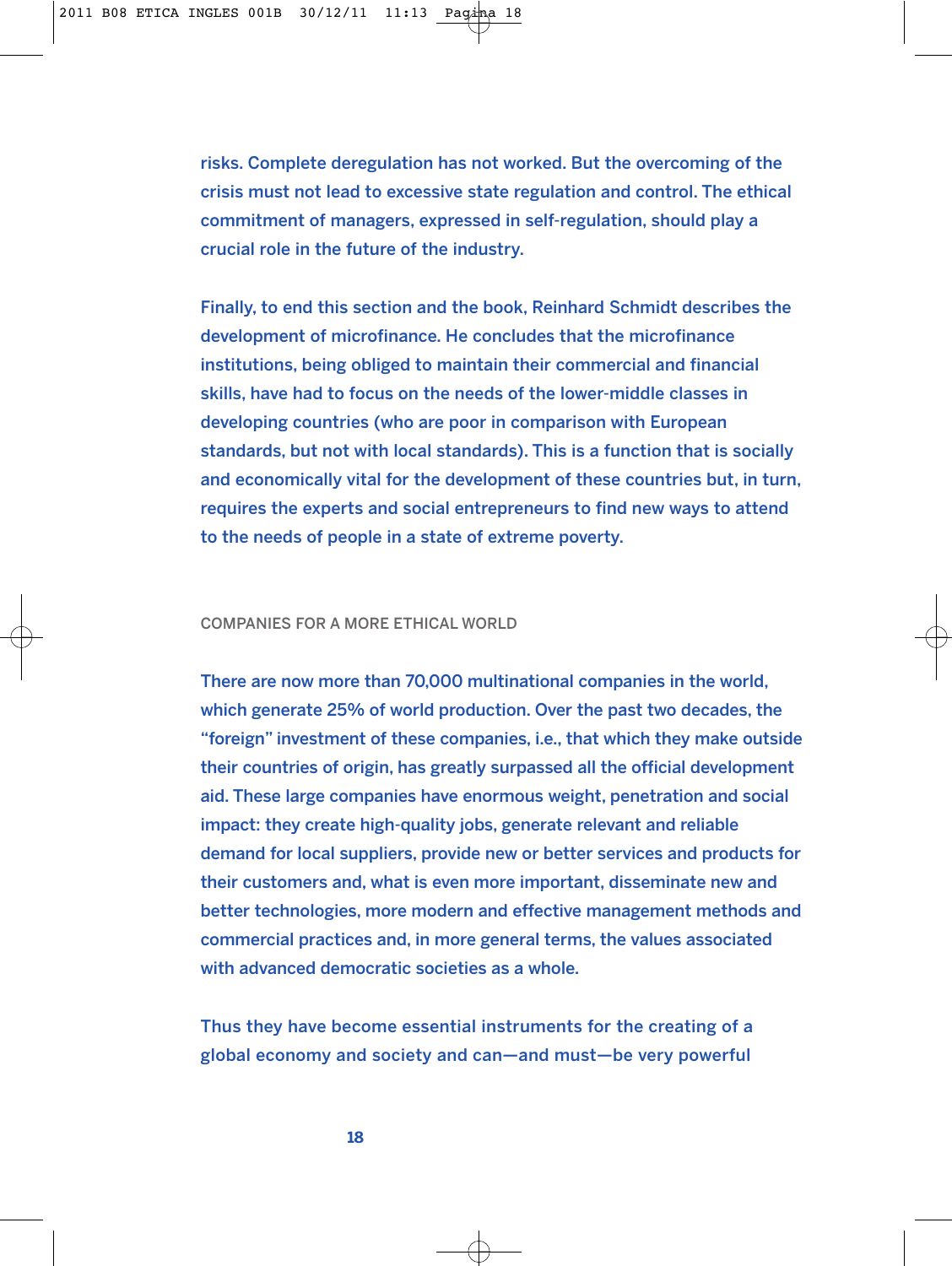catalysts of a transformation to a more prosperous, balanced and sustainable world.

The companies are not part of the world's problems. On the contrary, they have to constitute an essential element for their solution. In the  $21<sup>st</sup>$  century a company has to be responsible; it has to respond to the legitimate demands of its environment and make commitments to the societies in which it is located. And it has two very important motives for doing so, which are conviction and its own interest: conviction because ethics and positive values must constitute the core of its corporate culture; and interest because companies have to deal with an increasingly well-informed and demanding society and therefore need greater legitimacy to engage in their activities in the medium and long term. Furthermore, a more prosperous and stable society is, at the same time, a condition for and a result of the proper running of companies,

**Companies have become essential instruments for the creating of a global economy and society and can—and must—be very powerful catalysts of a transformation to a more prosperous, balanced and sustainable world**

If that is so for all companies, much more is it so for banks. That is because the financial industry is at the centre of the economy and of society. Its function is to help companies and people to implement their projects, by offering essential payment, savings and investment services, apart from supplying a growing range of other increasingly specialized products and services, mainly linked to the different forms of risk management.

For all these reasons, banks are fundamental to development. And therefore banking should be a basic referent of the trust of employers and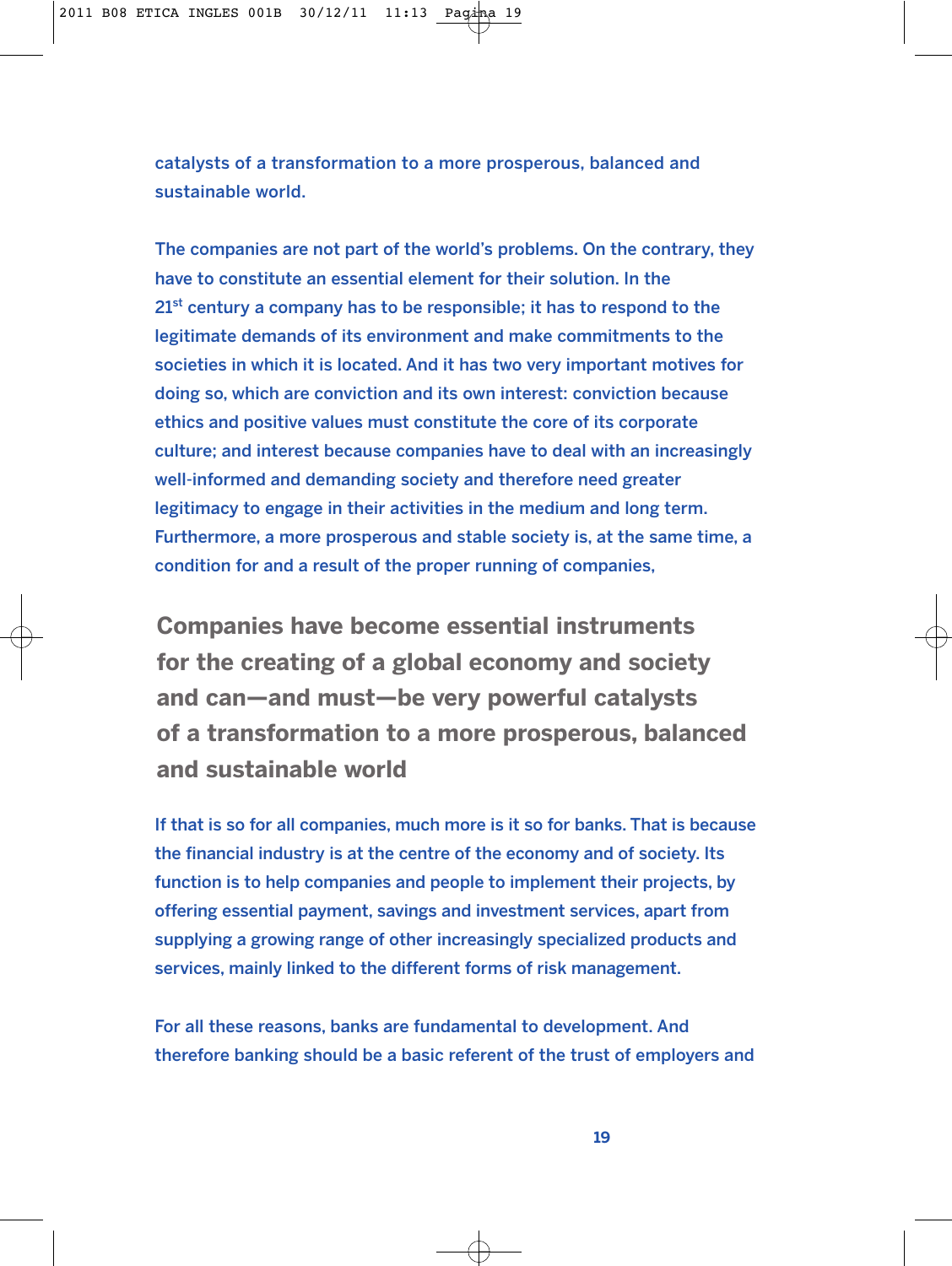unions, in a dual sense: in that of taking care of the legitimate interests of all the stakeholders, and also in the sense of prudence and professional competence.

Professional competence and ethics are two essential attributes (which in many aspects are related) and which every financial institution, as well as the system as a whole, must zealously safeguard.

It has always been like that, but the crisis has brought about a serious loss of credibility of the entire economic system, and in particular a substantial deterioration in the reputation of the banks.

In a parallel development, the scrutiny of public opinion and media pressure have become stricter, while shareholder activism and that of a multitude of non-governmental organizations and more-or-less formal platforms presenting claims have been stepped up. In the final analysis they demand deep-seated changes in the management and control of political, economic and financial decisions.

There has undoubtedly been mistaken, unwise or plainly fraudulent conduct in many institutions, as well as major errors in the system and very serious deficiencies in regulation and supervision, which have to be corrected. But not all the responsibility, nor even the greater part of the responsibility can be attributed to regulation and supervision. There is no such thing as perfect supervision, and nor is financial regulation that foresees all situations and determines all decisions possible, or desirable. It is not possible because the environment, the institutions and the markets are in a constant state of flux—to a large extent in order to respond to regulation itself. And nor is it desirable because, even if this "total" regulation were achieved, it would be counterproductive: it would severely limit competition, and with it efficiency, creativity and innovation in industry, with the consequent decreased usefulness for users and loss of growth for the economy.

**20**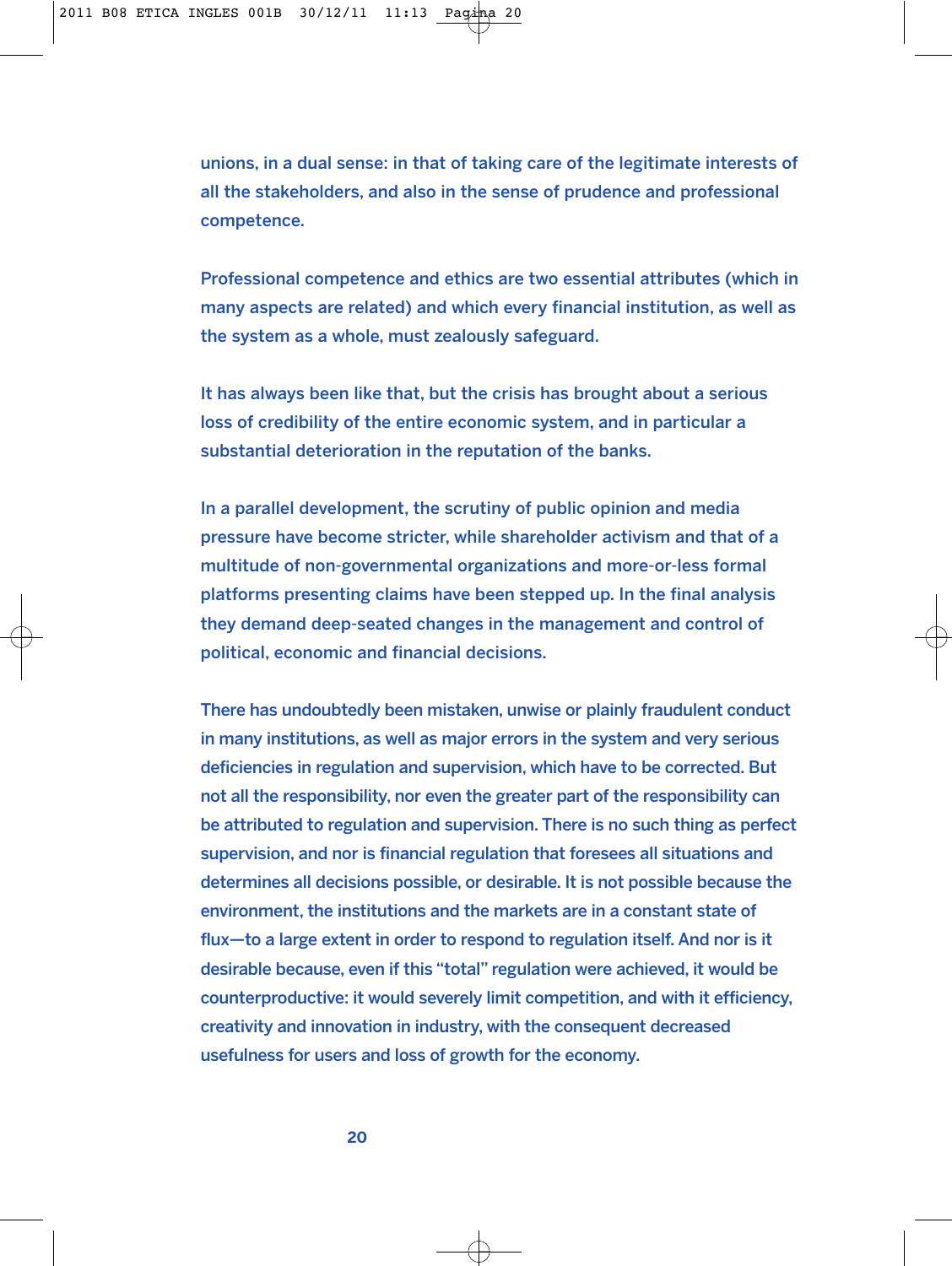In this way, the current anxiety and dissatisfaction (which are quite justified) involve very relevant risks for the functioning of the system and the future well-being of the population: over-regulation and excessive interference by the public sector in economic and financial activity can lead to a serious deterioration in the efficiency and capacity for generating growth and employment.

We undoubtedly need better regulation, but not more regulation. Moreover, and above all, we need more principles, more ethics in business in general and in the financial industry in particular. That is because ethical principles ensure proper conduct by participants in innumerable situations not covered by law (or not strictly regulated by the institutions in charge of enforcing them). As Earl Warren, for many years Chief Justice of the U.S. Supreme Court, once said, "In civilized life the law floats in a sea of ethics."

The crisis can be the point of inflection for setting up a more efficient and productive economic system, which is at the same time more stable, more just and more aligned with the legitimate interests of the world as a whole. In short, the crisis can become an immense opportunity for everyone. And in order to achieve it, the key is ethics.

For that we must formulate widely-shared principles which address the ethical issues arising from changes in our times. We must also succeed in making many more people aware of the moral challenges facing us all, as consumers, as part of the productive system (as workers or entrepreneurs), as participants in the political system and members of civil society. And we also need many more companies to understand that ethics are not only desirable, but also profitable. Companies must be solvent, efficient and innovative, and at the same time apply solid moral principles in their relations with their stakeholders. They must also assume a commitment to the societies in which they operate, and to the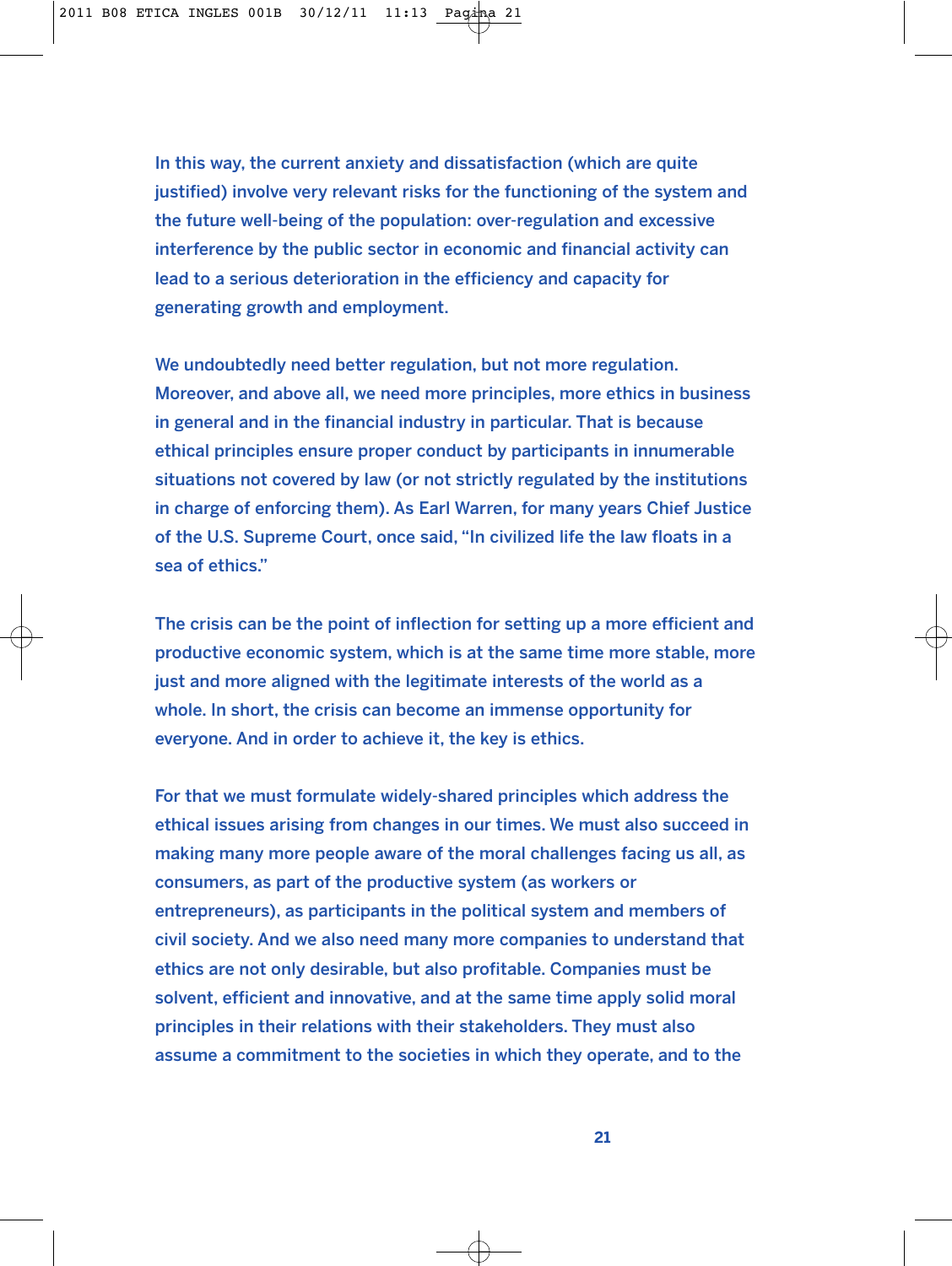aspirations and concerns of their people. The large multinational companies—and among them very significantly the banks—can make a very relevant contribution to this task.

#### BBVA: A PROJECT BASED ON PRINCIPLES

The importance of ethical principles for the stability of institutions and the economic and financial system as a whole was made very clear by the disparity between the effects that the crisis has had on different institutions. Not all banks have been the same, not all have behaved similarly, and consequently not all are having the same results.

**Banks are fundamental to development. And therefore banking should be a basic referent of the trust of employers and unions**

Since the summer of 2007, throughout all the successive episodes of a long crisis that is having negative impacts on very different kinds of businesses, markets and geographies, BBVA has been able to remain, quarter after quarter, year after year, on a path of positive results. This contrasts with the extreme volatility in the results of most banks and has made BBVA one of the few large world banks that has not needed any state aid whatsoever, nor has been forced to resort to a capital increase in order to restore its equity to the levels required by the regulations. This is because it has been able at all times to generate the necessary capital internally.

This is the result of a multiplicity of factors: an adequate diversification of our business and of the markets in which we have a presence, and a very efficient model of universal banking oriented towards our clients and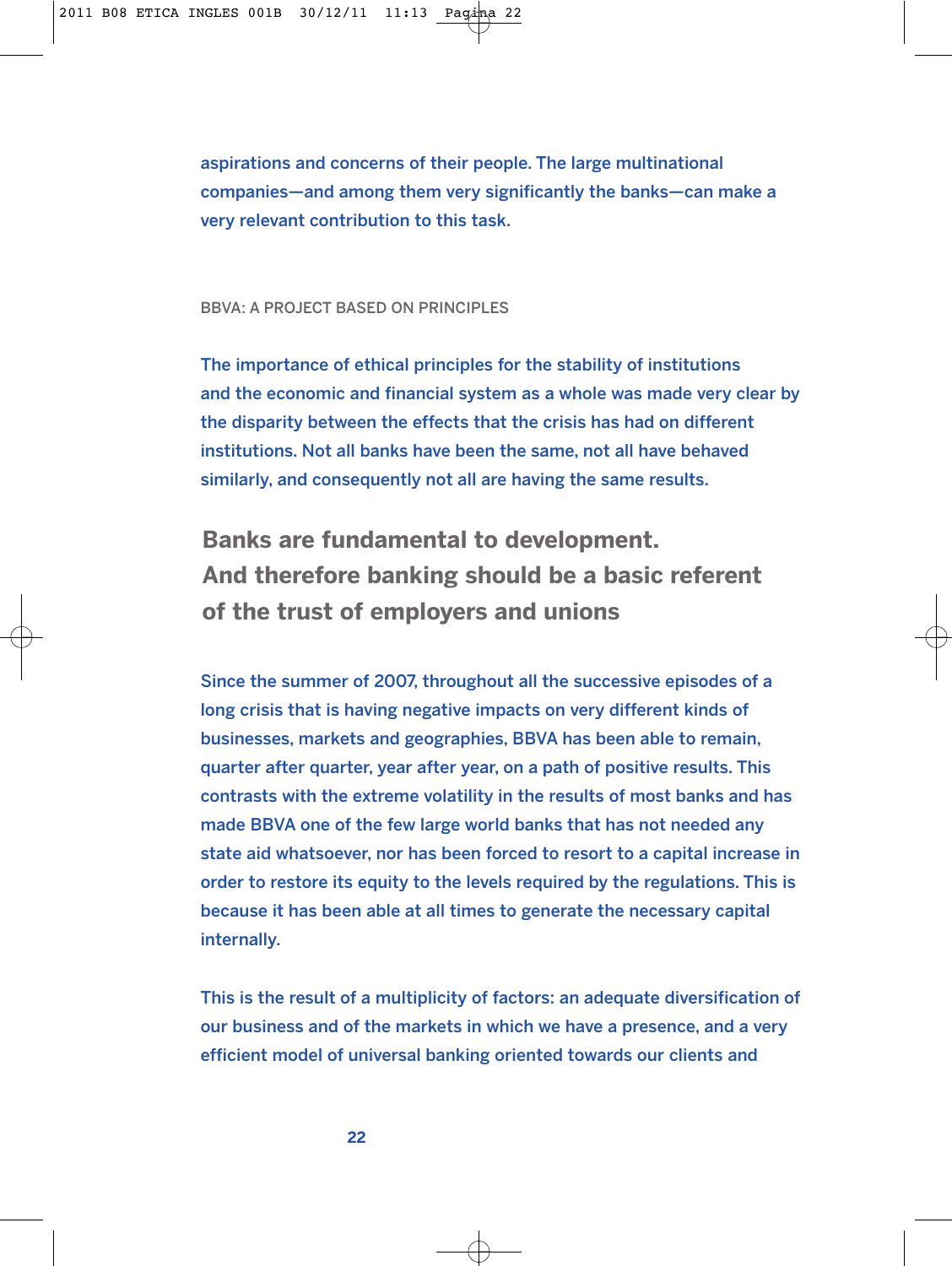supported by the best technology and a very cautious risk-management culture. And all that is summarized and explained in a single concept: our principles.

For some time now, several years before the crisis, we at BBVA have been determined to set up a project based on firm business ethics, with the conviction (which our manner of proceeding vis-à-vis the crisis is proving to be the right one) that "ethics are not only desirable, but are also profitable."

We have three basic principles: the first is transparency; the second is integrity; and the third is prudence. They are required of any company but even more of a bank, which has a fiduciary duty to its clients that must above all be reflected in risk management.

These principles constitute the very essence of our business model. In the financial industry the most advanced management models use Risk-Adjusted Profitability (RAP) as the tool for creating value. BBVA's management model is even more demanding because it requires fulfillment accompanied by strict ethical criteria.That is, it also incorporates Profitability Adjusted to Principles. This is because we believe that by acting in this way we contribute value to our interest groups—along the lines described by Professor Freeman in his article in this book.

The cornerstone of BBVA's project is corporate governance. Regarding this issue we place the focus on establishing appropriate incentives and controls so as to achieve a balance between both functions, and avoid conflicts of interest, for the ultimate purpose of ensuring optimum conduct by the bank relative to all its interest groups.

For a decade now BBVA has been working to establish cutting edge corporate governance, stricter than that acceptable under international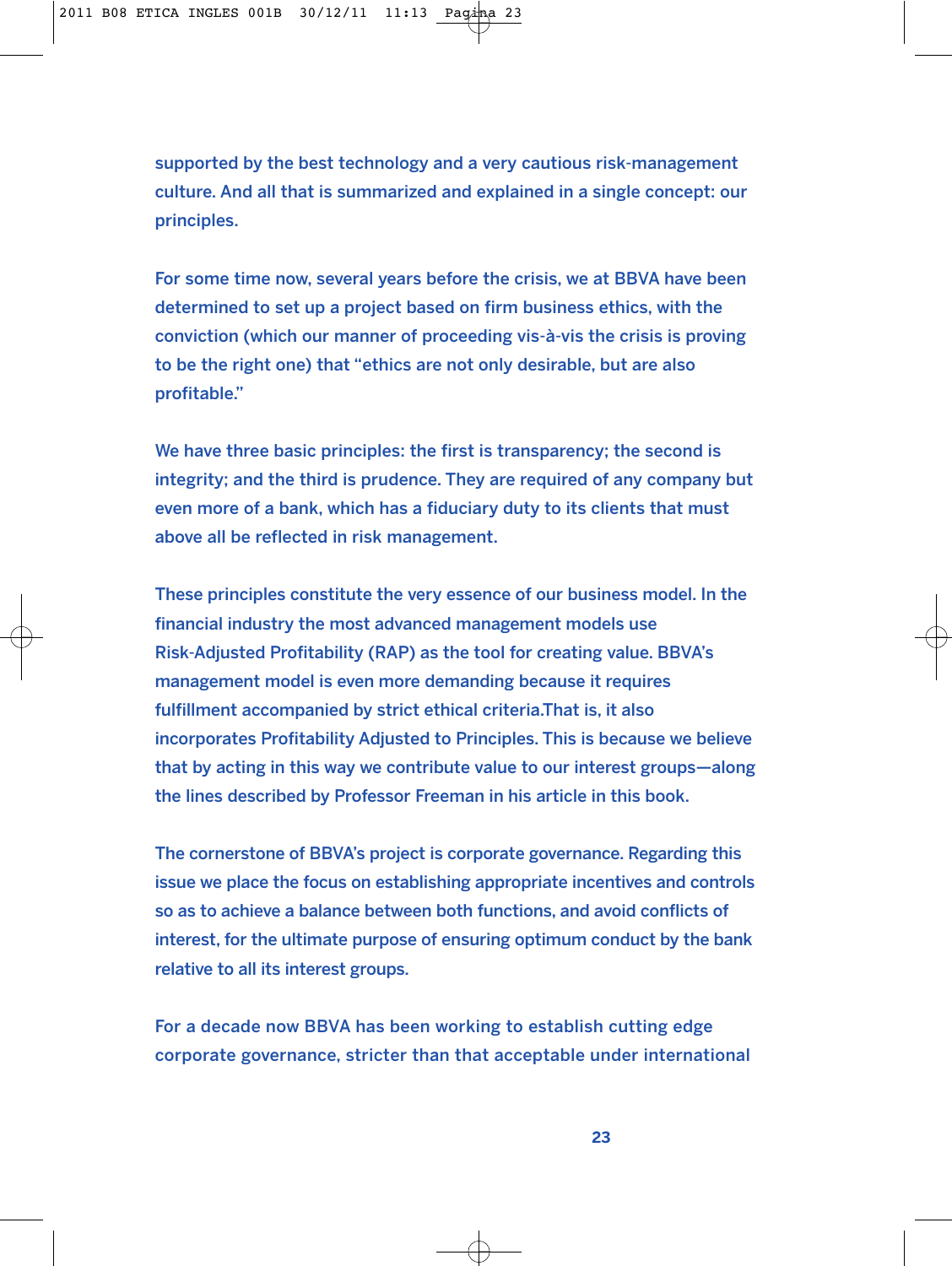standards. Already in 2002 decisive steps were taken in that direction, consolidating two fundamental pillars: the independence of the Board by means of an ample majority of independent Board members supported by a minority of executive members with wide knowledge of the Group; and transparency and rigor, orchestrated through rules, criteria and regulations that involve demanding, public and verifiable commitments.

In successive years we have made new adaptations and improvements to a process that we never consider finished, precisely because we want to keep BBVA at the forefront of the best international practices.

On this basis of excellent corporate governance, we at BBVA avail ourselves of all the instruments that can help to make a company based on principles. Among them, our codes of conduct are prominent. They must be assumed by all and become part of established conduct. The same applies to the international codes of reference to which BBVA is a party, such as the United Nations Global Compact, the Universal Declaration of Human Rights, the International Labour Organization and many others. As a financial institution, we also attach special relevance to the Equator Principles and the U.N. Principles for Responsible Investment.

All these principles, codes and standards are useful, but the key lies in progressing from declarations to action. To achieve this, two fundamental elements are necessary: the first is proper organization, which sets up the system of corporate governance and the systems of enforcement, risk management and corporate responsibility, incorporates ethical principles and standards into BBVA's strategy, and ensures that they become known and adopted by the entire organization. The second is leadership that is publicly committed to our principles and values and actively disseminates them.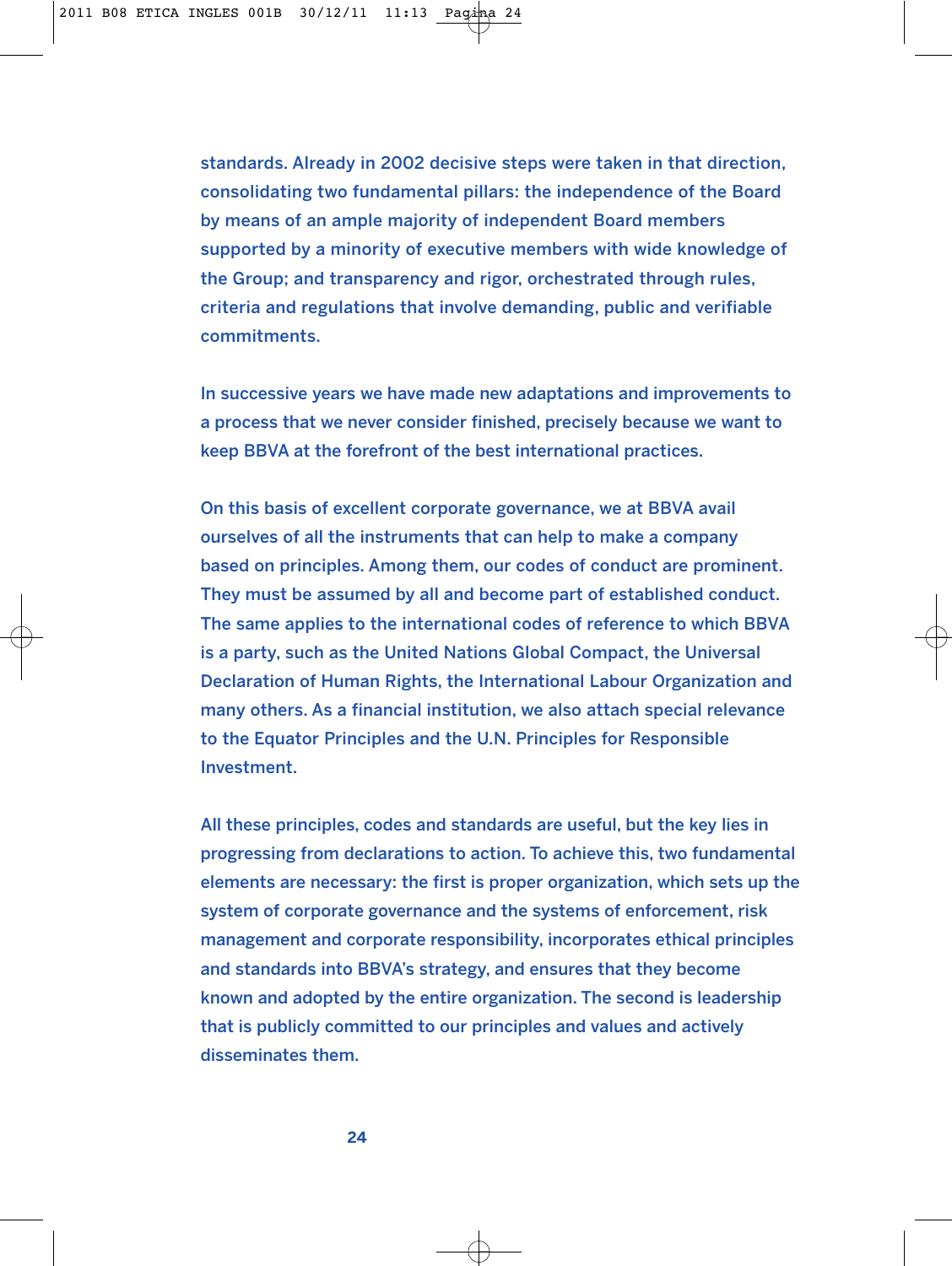Moreover, our principles are summed up in BBVA's vision: "working for a better future for people" and are expressed in definite commitments to all our interest groups:

> to our shareholders: to create higher long term sustainable value;

to our clients: to find the best solutions for meeting their needs, on the basis of a relationship of trust in the medium and long term;

to our employees: to develop a management style that generates enthusiasm and promotes training, motivation and personal and professional development;

to our regulators: to act with integrity and transparency, strictly abiding by the law;

to the companies with which we work: to contribute actively to their sustainable development and well-being.

Obviously these commitments must be met, basically by performing our daily activities as well as possible. But at BBVA, we go even further, with the establishment of a Strategic Corporate Responsibility Plan to which the BBVA Group allocates a large amount of assets (in 2010, 76 million euros, equivalent to 1.6% of its attributable profits) and which has three major divisions: financial inclusion, responsible banking, and education and knowledge.

Our financial inclusion programs propose solutions for a serious global problem: currently fewer than 1,000 million people (15% of the world population) are bank clients. And there are at least 2,000 million people who do not have access to these services because the conventional banking model is not efficient enough to make the provision of financial services profitable, to those with levels of income below a certain threshold. However, access to financial services would greatly increase the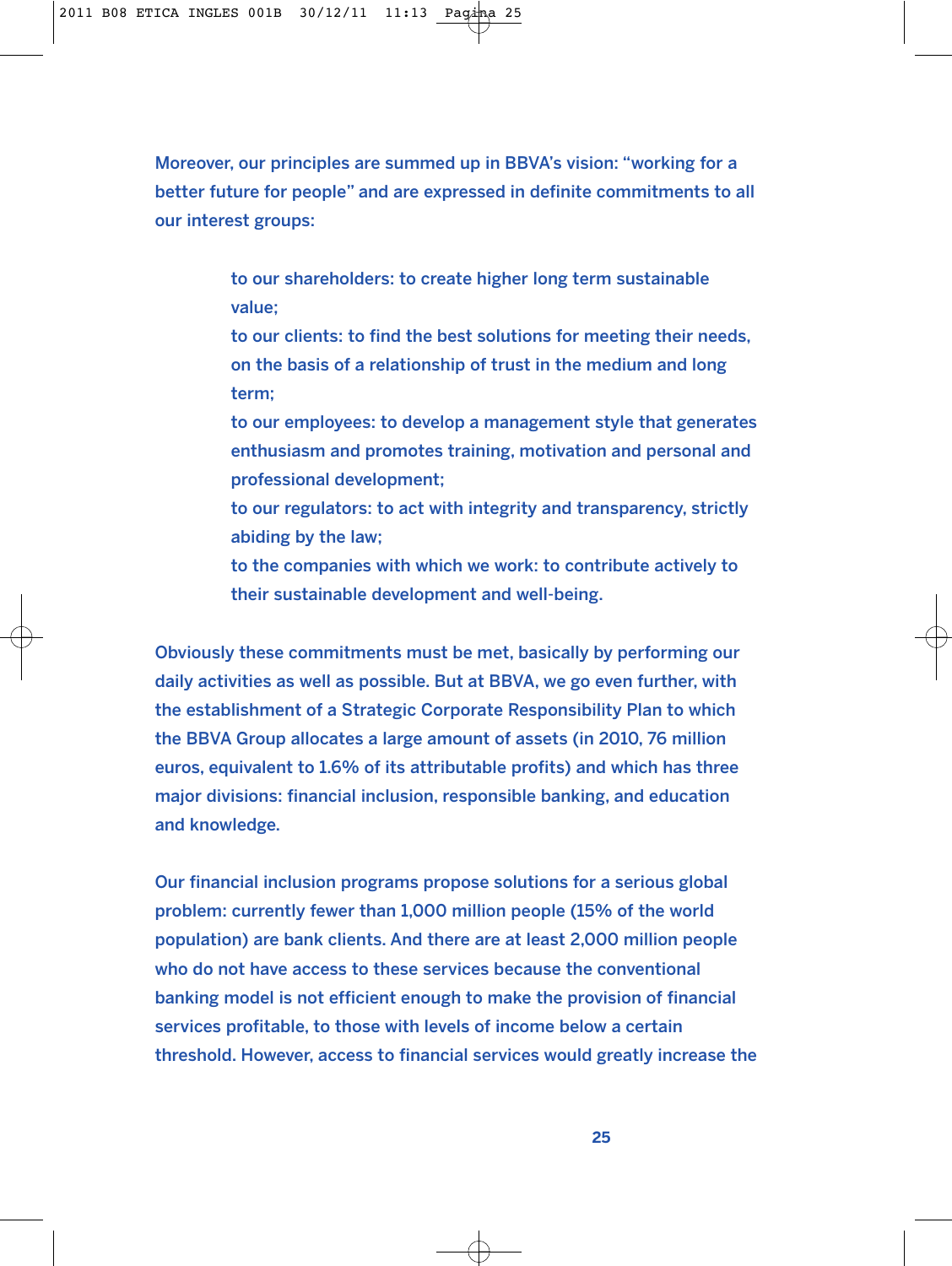opportunities of these people to improve their well-being and quality of life and would improve the prospects of growth and development of the societies in which they live.

At BBVA we aspire to making access to financial services universally available. We want to provide "banking for all." BBVA is developing an ambitious plan of access to banking services, by developing innovative models that are simpler and more efficient in offering financial services. In this way we have succeeded in incorporating more than five million new clients in Latin America since 2007.

At the same time, we established the BBVA Microfinance Foundation in 2007, with an initial endowment of 200 million euros. It is a non-profit institution aimed at promoting productive microfinance—that is, facilitating access to credit and financial services for people with low incomes who undertake productive projects. The Foundation's strategy is focused on alliances and the acquisition of shares in microfinance institutions with proven local experience.

In mid-2011, the Microfinance Foundation was already operating through eight branches in six countries: Colombia, Peru, Chile, Panama, Argentina and Puerto Rico. It had about a million clients (63% women, two-thirds of whom with incomes of less than 10 dollars a day), with an average microcredit of 737 euros. And it continues to grow and consolidate as the largest microfinance network in Latin America and one of the largest world-wide.

The model of our Foundation is genuine and innovative: it opens up a third way for the dilemma described by Professor Reinhard Schmidt in his article, between excessively commercialized microfinance institutions, which apply very high interest rates, and other more socially-inclined institutions with lower rates but with management and efficiency problems and difficult access to financing in the capital markets.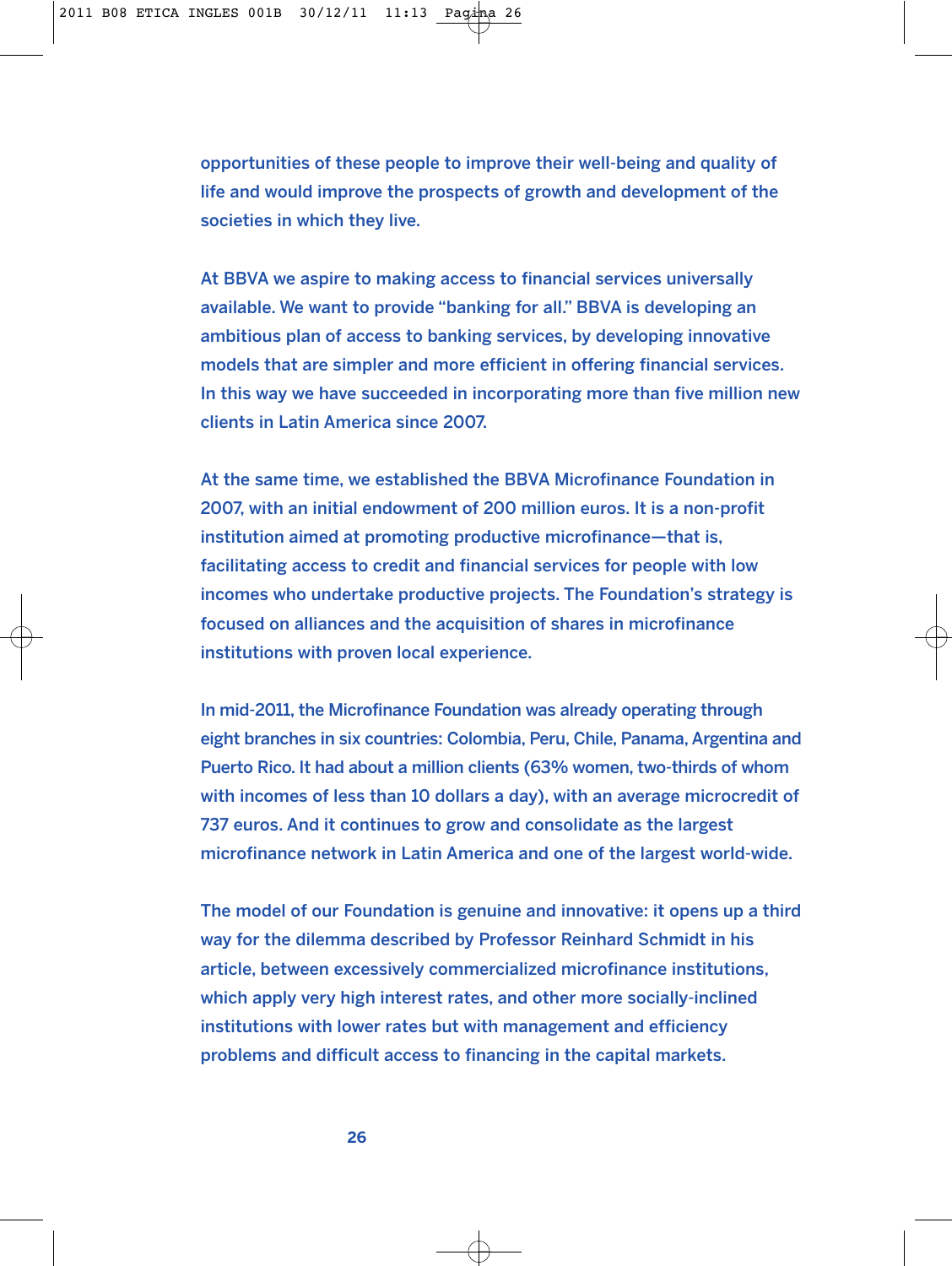The Foundation's contribution of capital and knowledge allows for the establishment of a professionalized and efficient model, with important synergy between the different branches of the network. And thanks to the lack of pressure to obtain short-term results—more than ensuring the model's sustainability—it is possible to apply lower interest rates and reach the areas and groups of most difficult access, thereby creating much more long-term value.

**The dissemination and general adoption of shared moral principles by everyone is essential in order to take advantage of the enormous opportunities offered by progress**

"Responsible Banking" is a transversal course of action that involves all aspects and all people in the organization. Its aim, above all, is to guarantee compliance with all the rules and regulations to which we are subject, as well as our own codes of conduct and the international commitments which we have undertaken on different matters.

In addition to fulfilling the minimum requirements specified under the regulations, BBVA undertakes projects to improve ethical management vis-à-vis our clients, employees, suppliers, regulators and society at large. These initiatives include projects such as the development of a Plan for Gender Equality, a Global Plan on Corporate Volunteer Work, the Group's Global Responsible Procurement Policy, the Global Eco-Efficiency Policy, a demanding policy for financing projects with a high social or environmental impact and one for financing controversial sectors such as arms and the launching of an ambitious program for the Prevention of Fraud.

Finally, education and knowledge-generation and dissemination programs account for approximately two-thirds of the resources allocated annually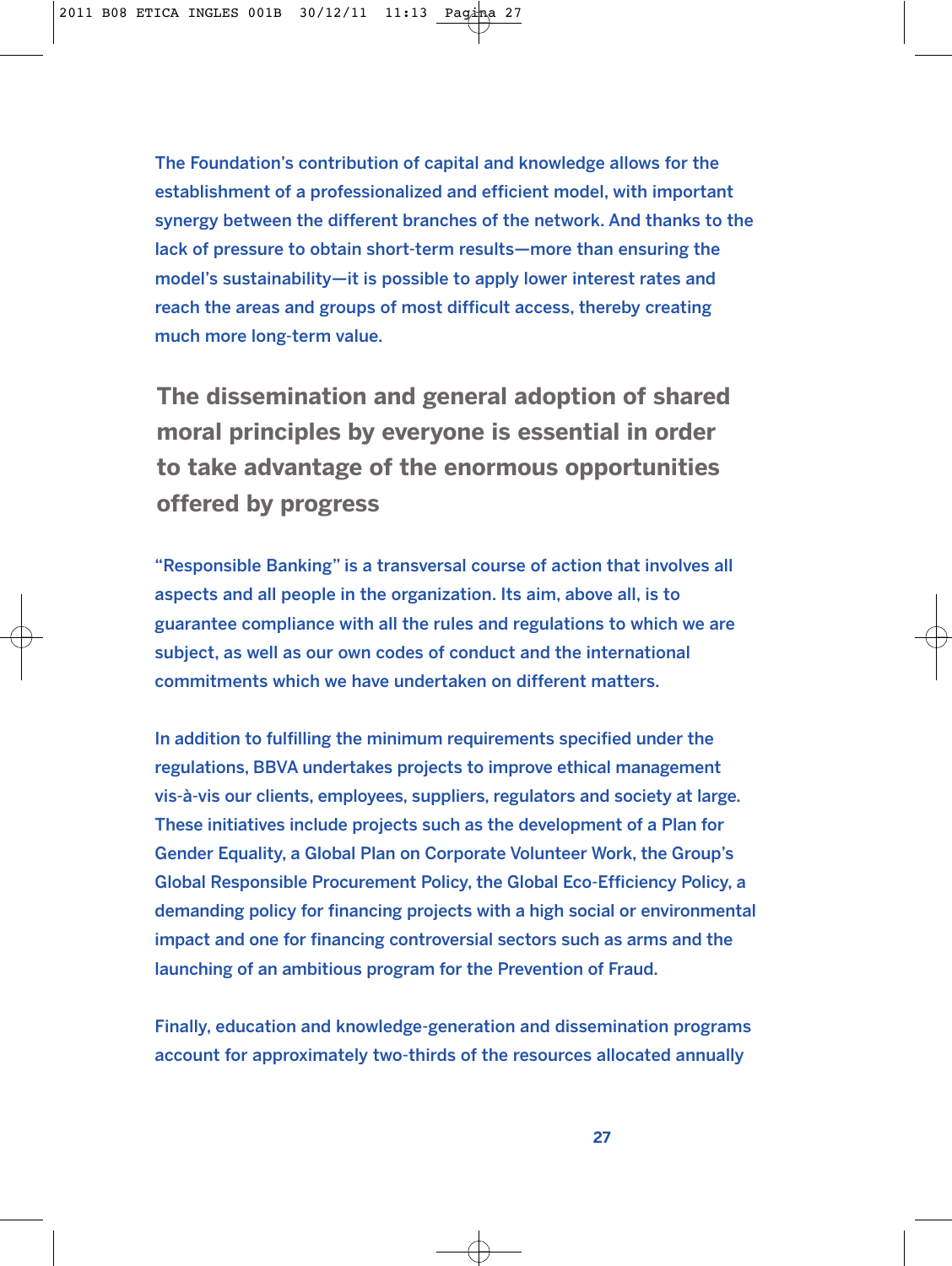by the BBVA Group to social action. We follow this policy because we understand that these programs are the most powerful levers for promoting economic development and well-being, as well as stability, in all the societies in which we work.

A large part of these resources is assigned to financial education, which is of great value for people and societies because it enhances people's financial position, improves risk management, promotes savings and strengthens the financial system. We are implementing the Global Financial Education Plan at BBVA; it is endowed with 26 million euros for the 2009-2011 triennium and has more than a million beneficiaries.

BBVA is also implementing other important general-education projects in Latin America, such as the program "Niños adelante" (Children Forward), to which 15.4 million euros were allocated in 2010 and with which the social integration of 60,000 boys and girls of marginalized families is achieved every year, mainly through the awarding of scholarships for schooling. Moreover, BBVA has launched, together with the Organization of Ibero-American States (OIS), "Metas Educativas 2021" (Educational Goals 2021)—an ambitious project that will benefit more than 8 million people in the region over the course of the coming decade.

The Knowledge-Promotion policy has a prime mover in the Group—the BBVA Foundation, which focuses its activity on the generation and dissemination of knowledge through support for cutting-edge scientific research and the most innovative artistic creation. The best-known of the Foundation's activities is the BBVA Foundation Frontiers of Knowledge Awards, conferred for the first time in 2008 and which in only four years have taken their place among the prizes of greatest international relevance. But it is also sustained by constant support for numerous research projects, for advanced and specialized training and for the communication and dissemination of knowledge, as well as recognition for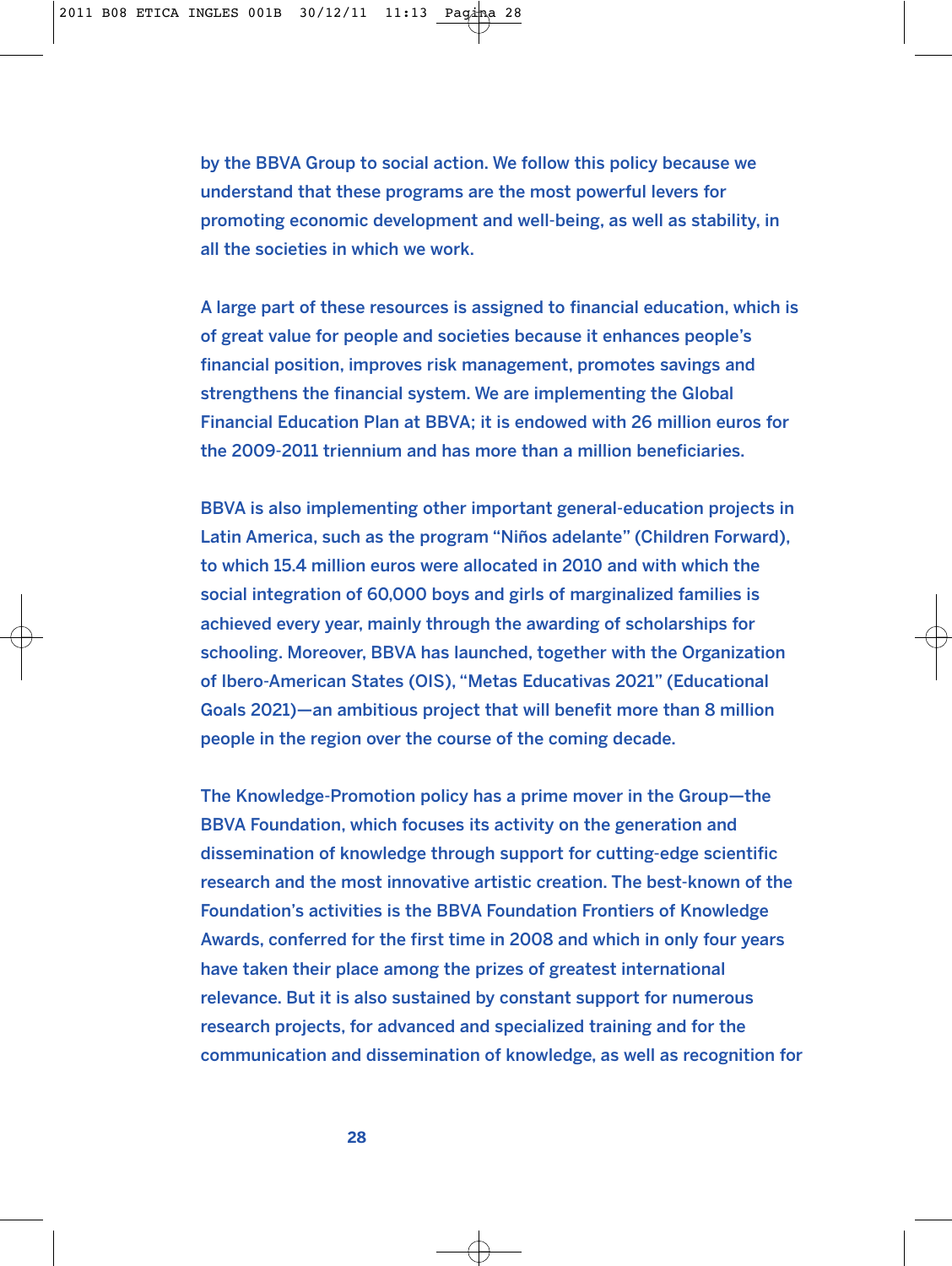researchers and professionals who contribute significantly to the advancement of knowledge.

Our annual series of books and the OpenMind website were conceived along these lines. This year's title was planned as a contribution to knowledge and debate on a fundamental issue of our times: the role of ethics in the 21st century's global society. We firmly believe that the dissemination and general adoption of shared moral principles by everyone is essential in order to take advantage of the enormous opportunities offered by scientific and technological progress in favor of the well-being and quality of life of people all around the world—those of our generation and of the generations to come. I hope that readers will enjoy it and will benefit from it as much as we have done in the task of publishing it.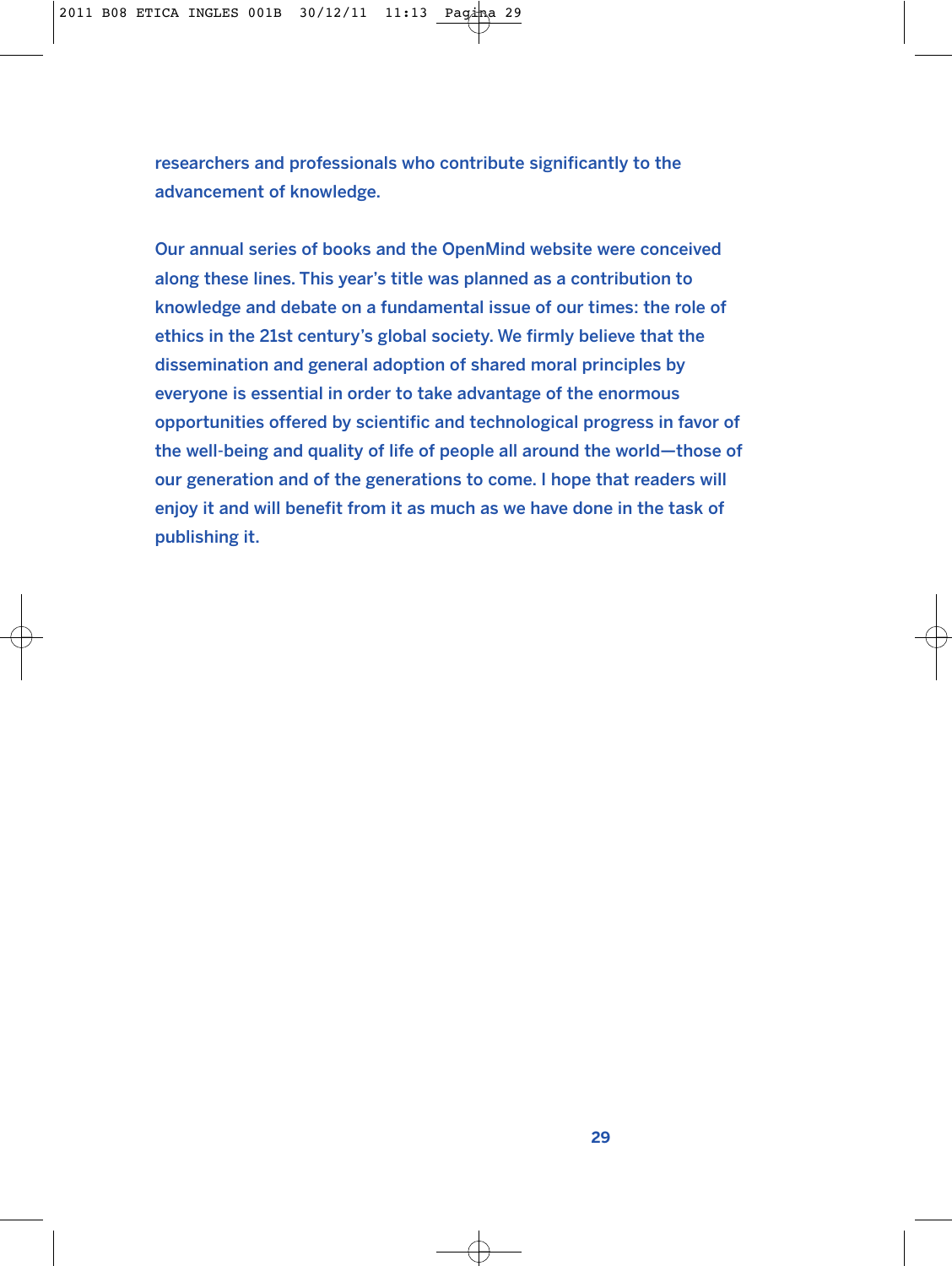# BIBLIOGRAPHY

- Louça, F. 2010. "Cultura, valores y ciclos largos del desarrollo capitalizado," in: Curtis R. Carlson, Alfonso Gambardella, Hugh Herr et al., *Innovation: Perspectives for the 21st Century*. Madrid: BBVA, 115.
- Singer, P. 2009. "Ethics from a Global Perspective," in Wallace S. Broecker, Jordi Canals, Peter Dicken et al., *The Multiple Faces of Globalization*, Madrid: BBVA, 258.